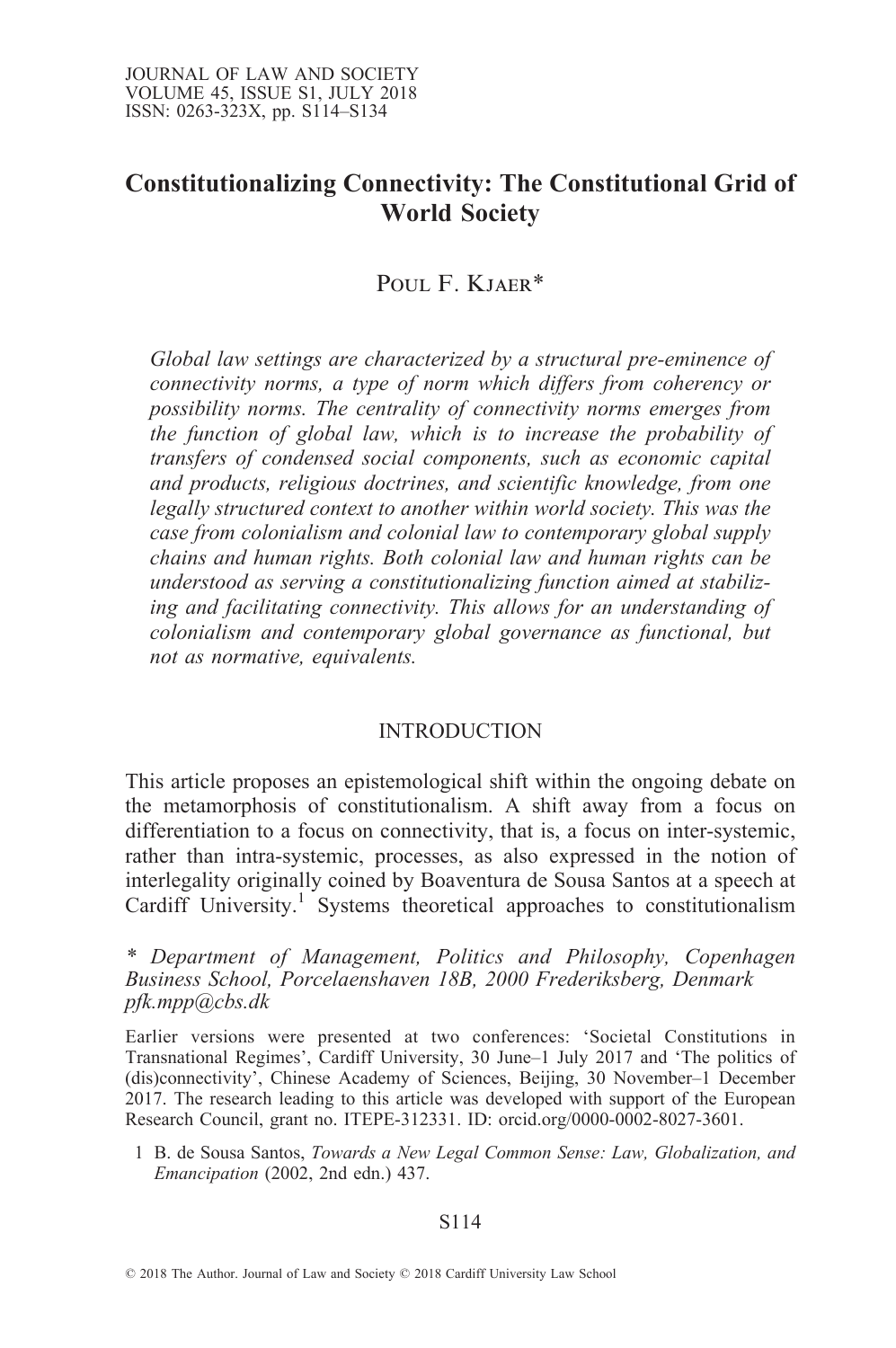have, as a consequence of the architecture and basic assumptions of the theory, a primary focus on the inner worlds of systems and the constitutive and limiting functions of law in relation to focal social processes, such as the economy, the mass media, politics, science, and so forth.<sup>2</sup> While the internalistic perspective is both necessary and fruitful, it implies a deemphasizing of the issue of connectivity, that is, the question of how the probability of sustained and continued social communication flows is increased on a global scale within a world characterized by multicontextuality. Without dismissing the crucial question concerning the `inner integrity' of systemically organized communication and the role of legal norms in achieving such integrity, the issue focused on here is the classical sociological question of 'how is society possible?<sup>3</sup> under the structural condition of the existence of world society and the role of legal norms and constitutions in this regard. The point of departure is, therefore, not a dismissal of systems theory but, rather, the development of an outlook which stands orthogonal, an outlook which is complementary, to classical systemstheoretical perspectives, thereby filling a blind spot through a strategy of theoretical metamorphosis starting from within systems theory and ending somewhere else.

The notion of world society, that is, the proposition that only one society exists in our world, is central to systems theory. It refers to the Husserlian notion of common horizons of opportunity, and thereby stipulates a potential of connectivity on a global scale. This article goes beyond the very general proposition of world society advanced by Niklas Luhmann through an understanding of global legal norms as instruments of connectivity which play a significant role in the realization of world society. Drawing on a rich literature concerning the function of legal norms, the perspective will be developed that legal norms not only limit connectivity but also serve as enablers of connectivity. This is central for our understanding of the position and function of global legal norms, as world society, paradoxically, consists of many worlds. World society is an acentric society which is not only horizontally differentiated between function systems, but also vertically differentiated between social processes relying on local, national, and transnational organizing principles.4 Also paradoxically, increased globalization has, furthermore, resulted in an increase, rather than a demise, of contextual diversity. The logic of differentiation associated with the acentric world society therefore has to be complemented by the logic of connectivity. It is

- 2 N. Luhmann, 'Verfassung als evolutionäre Errungenschaft' (1990) 9 Rechtshistorisches J. 176; G. Teubner, Constitutional Fragments: Societal Constitutionalism and Globalization (2012).
- 3 G. Simmel, 'Wie ist Gesellschaft möglich,  $22 30'$  in G. Simmel, Untersuchungen über die Formen der Vergesellschaftung (1908), at: <http://socio.ch/sim/soziologie/ soz 1 ex1.htm>.
- 4 S. Sassen, Territory, Authority, Rights: From Medieval to Global Assemblages (2006).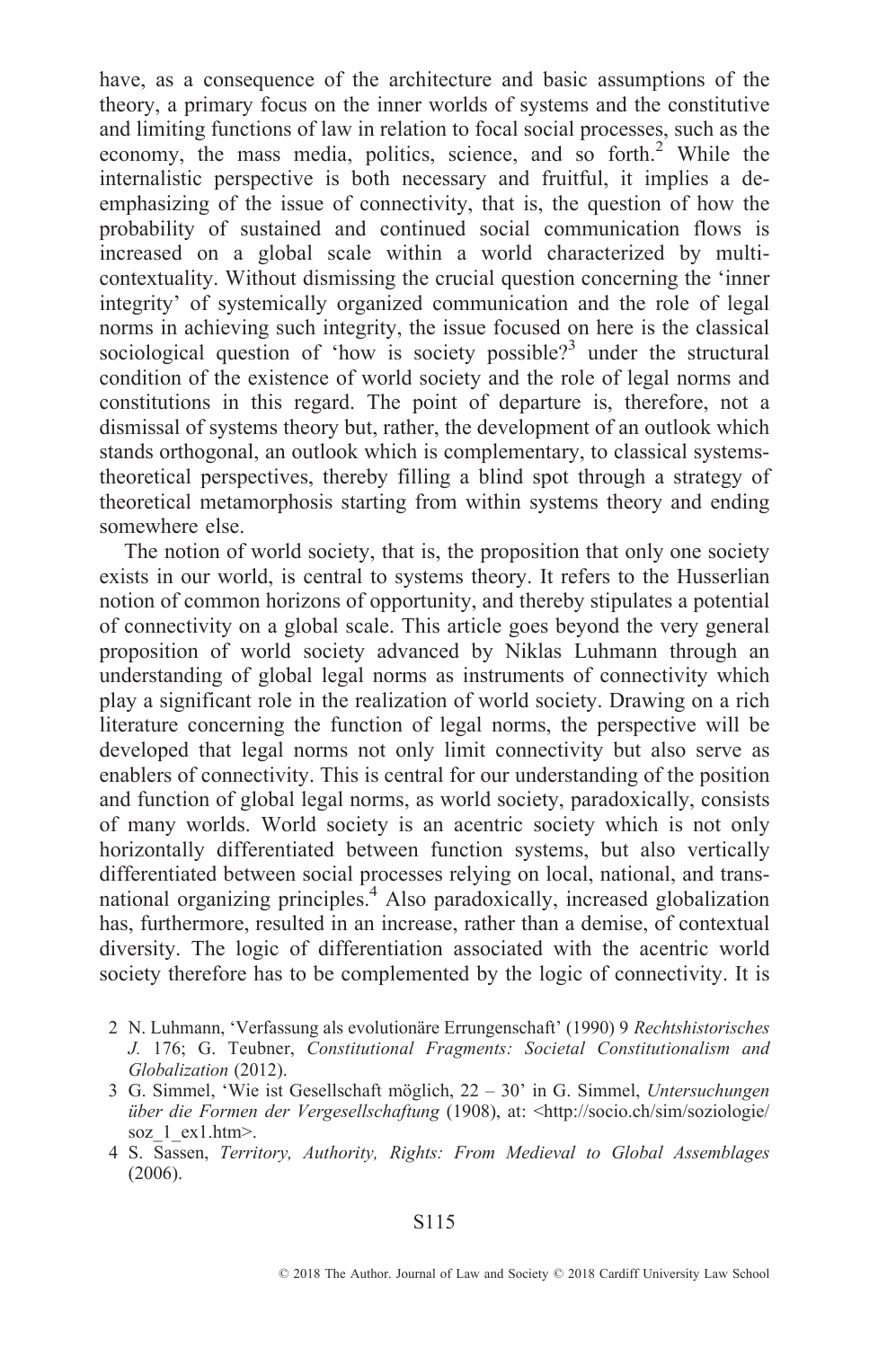against this background that global legal norms have emerged as instruments of connectivity.

Apart from the classical function of norms in relation to the stabilization of expectations, global legal norms are specifically aimed at the structuration of transfers, that is, the extraction, transmission, and implantation of condensed social components (Sinnkomponente) from one context to another. This is the case in relation to all functional systems in so far as such transfers can be observed in relation to political decisions, legal judgments, economic capital and products, scientific knowledge, and so forth. It is through their orientation towards such transfers that global legal norms obtain a role as connectivity-enhancing instruments.

This is also reflected in the evolutionary transformation of the legal norms aimed at stabilizing globally unfolding processes. One of the most central, perhaps the most central, structural transformation with which contemporary law and social sciences are grappling, is the still ongoing decentring of the world after the implosion of the Eurocentric world and the gradual decline of the Western-centric world. This transformation has not yet been fully conceptually and empirically understood, leaving the world in a vacuum of uncertainty.<sup>5</sup> Looking specifically at the institutionally embedded legal infrastructure of world society, this transformation can also be understood as a structural transformation from colonialism to contemporary transnational governance and human rights. Both colonialism and contemporary transnational governance go far beyond a mere focus on the economy, while, at the same time, the structuring of economic transfers remains central to both.<sup>6</sup> Zooming in on the economic dimension, one might empirically observe a shift from the economic dimension of colonialism to global supply chains as the central change in the structuring of global processes of economic transfers. Both colonialism and contemporary global supply chains rely on legal instruments, and both are characterized by a hierarchy of norms, which enable one to speak of their constitutionalization. The substantial norms upon which they rely are, however, very different, thereby allowing for an understanding of the economic dimension of colonialism and global supply chains as functional, but not as normative, equivalents. Or, to express it differently: the transformation from colonialism to global supply chains implies a fundamental shift in the constitutional grid of world society.

The article proceeds as follows: the first two steps are context-denoting exercises, briefly outlining the contours of world society and of global law. This is followed by the location of the approach advanced within the existing theoretical landscape highlighting the ambition to carve a path between unifying and radical pluralist approaches to global law. This ambition is

<sup>5</sup> H. Brunkhorst, `Constitutionalism and Democracy in the World Society'in The Twilight of Constitutionalism?, eds. P. Dobner and M. Loughlin (2010) 179, at 185 ff.

<sup>6</sup> M. Xifaras, `The Global Turn in Legal Theory' (2016) 29 Canadian J. of Law & Jurisprudence 215, at 219 ff.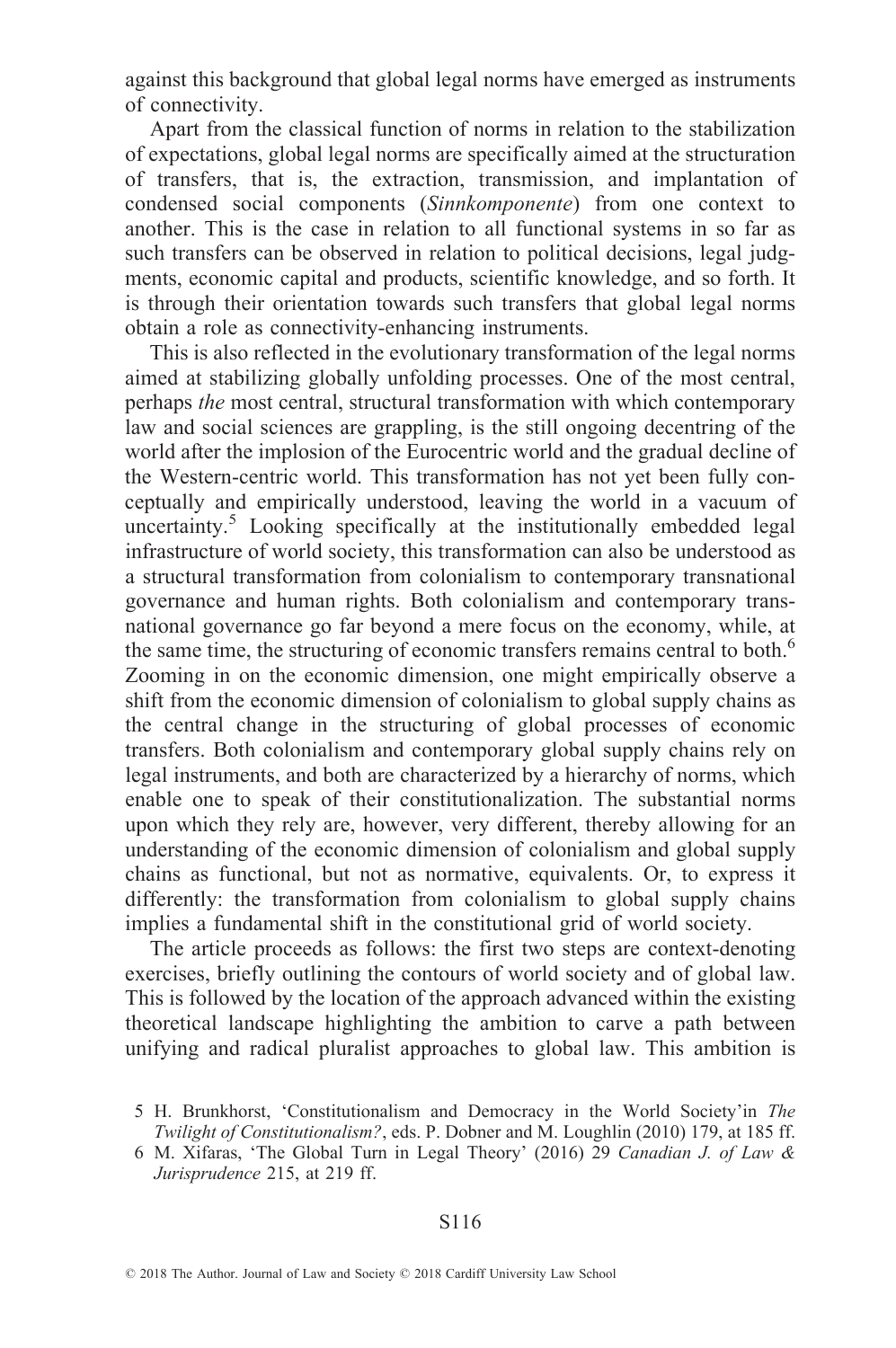substantiated in the two subsequent steps through the development of the notion of connectivity norms as a particular type of legal norm which, for structural reasons, tend to gain prominence in relation to globally unfolding social processes, and through a brief reconstruction of the central stages of the transformation from the economic dimension of colonialism to global supply chains and human rights. The article ends with a discussion of the implications of the findings for our understanding of constitutionalism in world society.

# THE SOCIETAL CONTEXT: THE EMERGENCE OF WORLD SOCIETY

When introducing the concept of world society in the early 1970s, Luhmann encapsulated a whole string of developments which, several decades later, became part of the broader narrative on globalization.<sup>7</sup> The core element of Luhmann's concept of world society is the Husserlian concept of intentional horizons, $8$  to which he gave a twist by arguing that, in world society, the social world in its entirety shares a common pool of potential experiences. Luhmann stipulated a process characterized by a fusion of horizons (*Horizontverschmelzung*) in Gadamer's sense.<sup>9</sup> As the concept of horizons are embedded in  $-$  and indeed constituted in  $-$  time, this development is furthermore closely linked to the emergence of world time as developed in the latter half of the nineteenth century, that is, a unitary concept of time enabling communication throughout the world without losing time.<sup>10</sup>

One might identify three phases in the historical emergence of world society: first, the European discovery of the world as a singular globe in the wake of the scientific and exploratory sightings of the fifteenth and sixteenth centuries and the concordant development of a singular  $-$  Eurocentric  $-$  legal order claiming to be valid for the world in its entirety.11 Second, the emergence of a synchronized world which, as already mentioned, manifested itself in the emergence of world time from the 1850s onwards, a development which took place in the wake of technological changes, such as the steam ship, railways and the telegraph, as well as the second wave of European (and Japanese and United States) imperialist expansion leading to

- 9 H.-G. Gadamer, Wahrheit und Methode, Gesammelte Werke, Band I (1986) 310 ff.
- 10 N. Luhmann, Die Gesellschaft der Gesellschaft (1997) 145 ff.

<sup>7</sup> For the Bielefeld school on world society, see R. Stichweh, Die Weltgesellschaft: Soziologische Analysen (2000); for Stanford school, see J.W. Meyer et al., `World Society and the Nation-State' (1997) 103 Am. J. of Sociology 144.

<sup>8</sup> N. Luhmann, 'Die Weltgesellschaft' (1971) 57 Archiv für Rechts- und Sozialphilosophie 1 (reprinted in N. Luhmann, Soziologische Aufklärung 2. Aufsätze zur Theorie der Gesellschaft (2009/1975) 51.

<sup>11</sup> P.F. Kjaer, Constitutionalism in the Global Realm  $-A$  Sociological Approach (2014); C. Schmitt, Der Nomos der Erde. Im Völkerrecht des Jus Publicum Europaeum (1950).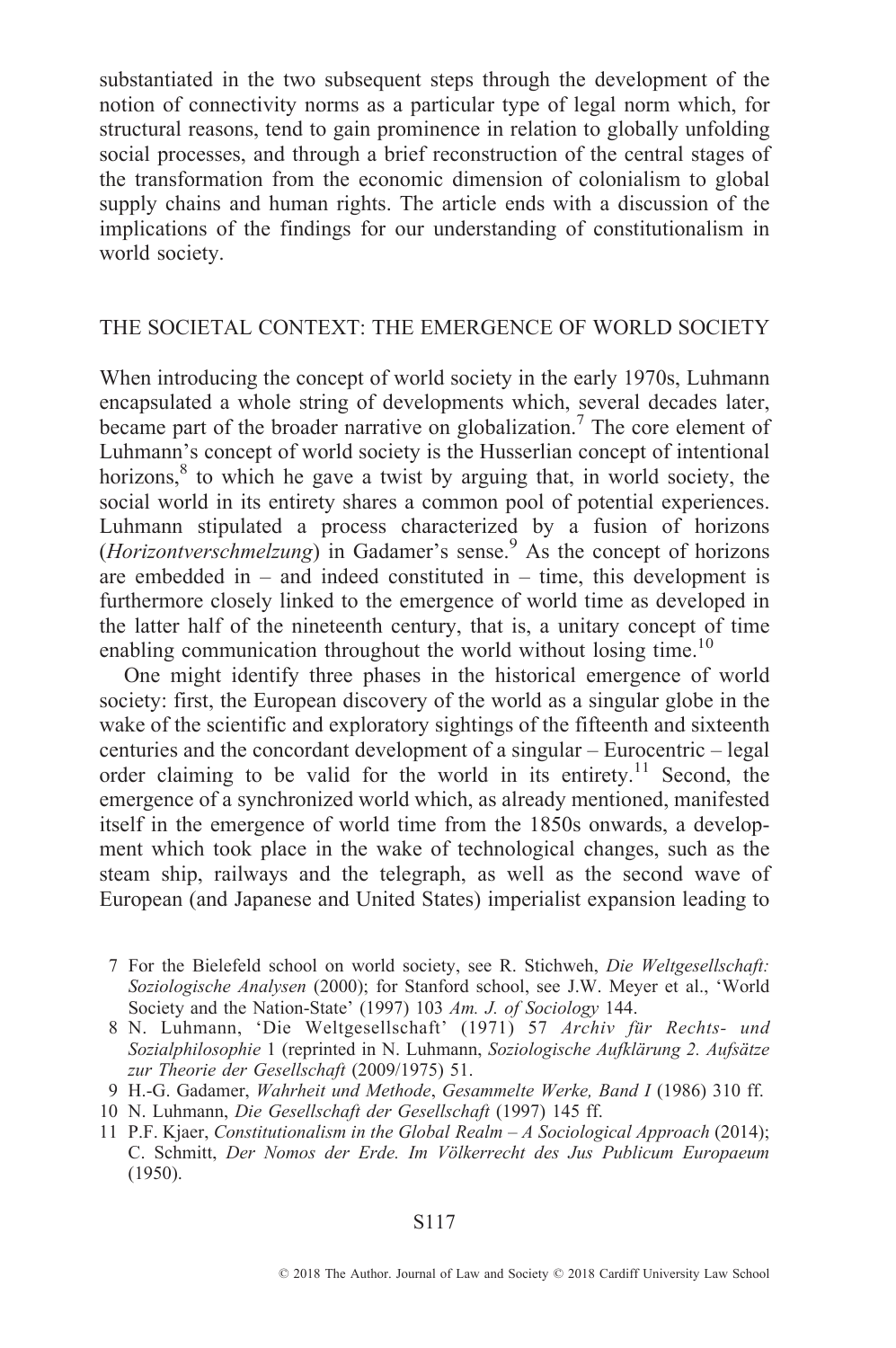the succumbing of the world in its entirety to globally unfolding and connected processes.12 This is expressed in the globalization of function systems in relation to the economy, law, the mass media, politics, science, and so forth, and is also reflected in semantic articulations such as the `world economy', 'world politics', and 'world literature'.<sup>13</sup> Third: the intensification of these processes from the 1960s onwards, as foreseen by Luhmann, through steady increases in global communication flows in the wake of new technologies, such as container shipping, satellite communication, and the Internet, as well as profound changes in the legal and regulatory set-ups, as, for example, reflected in the liberalization of capital flows during the last decades of the twentieth century, which led to a massive intensification of social exchanges with a global reach.

However, in spite of this development, the concept of world society remains underdetermined.<sup>14</sup> Systems theory stipulates the predominance of functional differentiation throughout world society. Indeed, the global systems of the economy, mass media, politics, and so forth, *do* exist today, a development which implies that other forms of differentiation such as centre/ periphery, stratification, and segmentary differentiation increasingly become internal, and thus secondary, forms of differentiation unfolding within functionally-delineated systems. This is, for example, reflected in stratified global rankings within the area of higher education or the reliance on centre/ periphery for the organization of global finance through the City in London and Wall Street in New York within the economic system. Questions, however, arise concerning the depth and degree of advancement of this development. The parts of the world where modernity, defined as the primacy of functional differentiation,<sup>15</sup> has gained outright dominance remain limited to a rather small part of the world, most notably, the North Atlantic area. Global cities characterized by strong elements of modernity exist throughout the world,<sup>16</sup> but, in most parts of the world, functional differentiation continues to stand in an orthogonal relationship to other forms of differentiation (centre/periphery, segmentary and stratificatory differentiation) in a manner which makes the thesis of an outright dominance of functional differentiation empirically questionable.<sup>17</sup> This might, of course, merely be a matter of 'causality in the south'.<sup>18</sup> But social evolution is blind

- 12 J. Osterhammel, The Transformation of the World: A Global History of the Nineteenth Century (2014) tr. P. Camiller.
- 13 R. Stichweh, `Das Konzept der Weltgesellschaft: Genese und Strukturbildung eines globalen Gesellschaftssystems' (2008) 39 Rechtstheorie 329.
- 14 M. Amstutz and V. Karavas, `Weltrecht: Ein Derridasches Monster' in Soziologische Jurisprudenz. Festschrift für Gunther Teubner zum 65. Geburtstag, eds. G.-P. Calliess et al. (2009) 645.
- 15 Luhmann, op. cit., n. 10, 145 ff.
- 16 S. Sassen, The Global City: New York, London, Tokyo (2001).
- 17 M. Neves, Verfassung und Positivität des Rechts in der peripheren Moderne (1992).
- 18 N. Luhmann, 'Kausalität im Süden' (1995) 1 Soziale Systeme 7.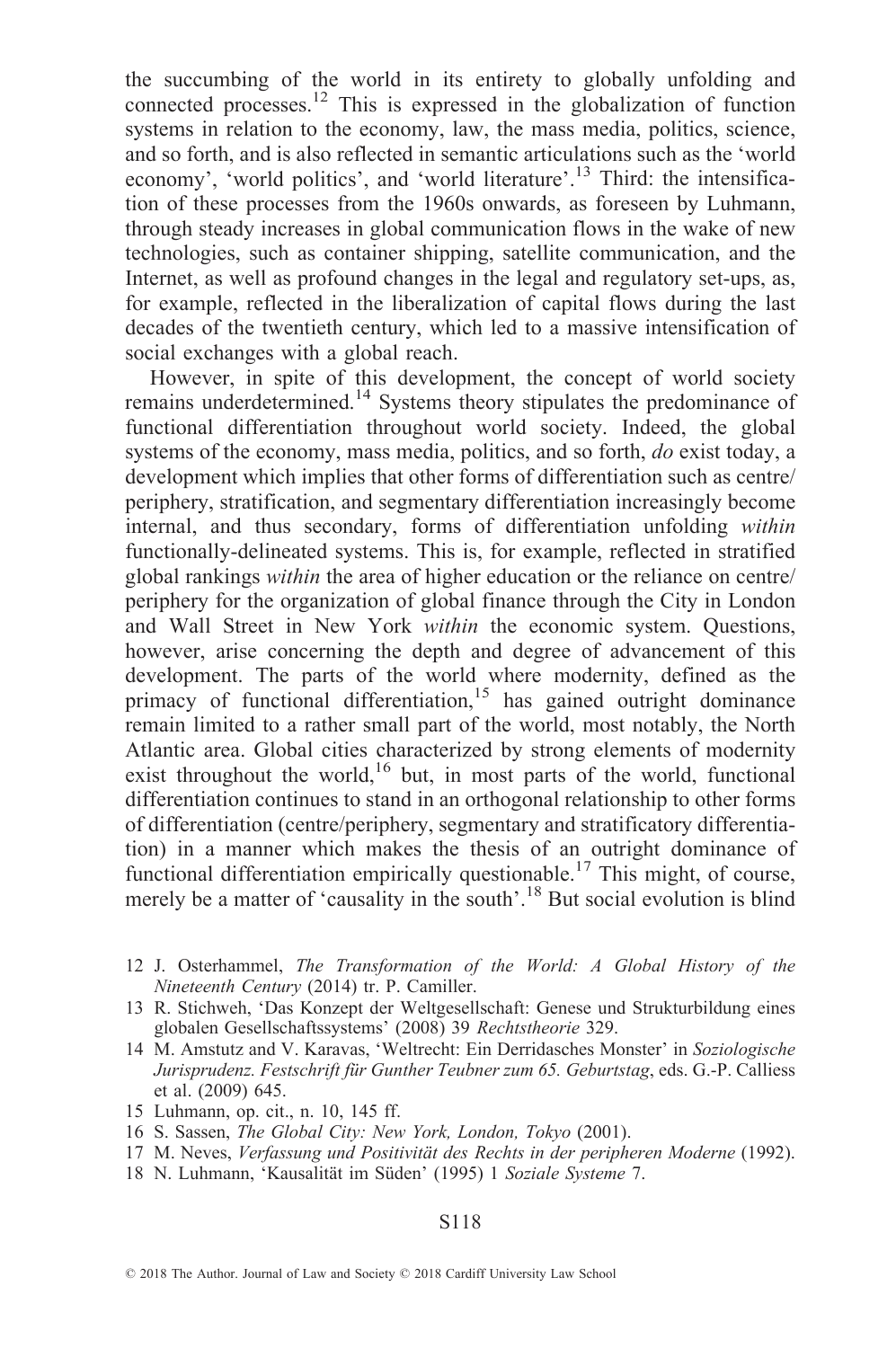and no guarantee exists for a future duplication of the modernization which unfolded in large segments of Europe and North America in the rest of the world. Only the current condition remains observable, a condition which can also be seen as characterized by crossbreeding and creolization, that is, a mixing of different types of communication, in a manner which evades the claim to 'purity' inherent to function systems.<sup>19</sup> So, although function systems do have global reach, they operate, in most contexts, in a manner which is characterized by a limited degree of distillation and only act as a thin layer of varnish spread out 'on top' of far more deep-seated forms of communication.20 This is, for example, observable in post-colonial contexts in which interstices have emerged between the operations of formalized systems imposed from the outside and the pre-existing logics of organizing communication.21

### THE LEGAL CONTEXT: THE EMERGENCE OF GLOBAL LAW

The gradual emergence, and intensification, of social exchanges within world society has been accompanied by, and, to a large extent, also been created by, a concordant appearance of global law as an emerging legal field. Emergent in so far as it still remains 'incomplete', making it a legal phenomenon, rather than a fully-fledged legal (sub)system.<sup>22</sup> This is the case as the delineation of the phenomenon of global law vis-à-vis national, international, transnational, as well as local community-based law remains blurred. National law has, from a classical positivist perspective, been understood as the internal law of nation states as derived from the concept of sovereignty. Classical international law is, as a reflection of the concept of national law, typically understood as the law between states, allowing for a conceptual exclusion of types of law, or law-like, phenomena which do not fit into its inter-state conceptual frame. <sup>23</sup> Transnational law can be understood as a category of any law which, one way or the other, in terms of jurisdiction, source or effect, crosses national borders. Hence, transnational law, in its original meaning, refers mainly  $-$  though not exclusively

19 M. Amstutz, 'Métissage. Zur Rechtsform in der Weltgesellschaft' in Europäische Gesellschaftsverfassung. Zur Konstitutionalisierung sozialer Demokratie in Europa, eds. A. Fischer-Lescano et al. (2009) 333; P.F. Kjaer, 'Law of the Worlds - Towards an Inter-SystemicTheory' in Recht zwischen Dogmatik und Theorie. Marc Amstutz zum 50. Geburtstag, eds S. Keller and S. Wipraechtiger (2012) 159.

- 21 Amstutz, op. cit., n. 19; A. Mbembe, 'Qu'est-ce que la pensée postcoloniale?' Esprit, December 2006.
- 22 P. Le Golf, `Global Law: A Legal Phenomenon Emerging from the Process of Globalization' (2007) 14 Indiana J. of Global Legal Studies 119.
- 23 J. Klabbers, `Of Round Pegs and Square Holes: International Law and the Private Sector' in Regulatory Hybridization in the Transnational Sphere, eds. P. Jureys et al. (2013) 29.

<sup>20</sup> Kjaer, id.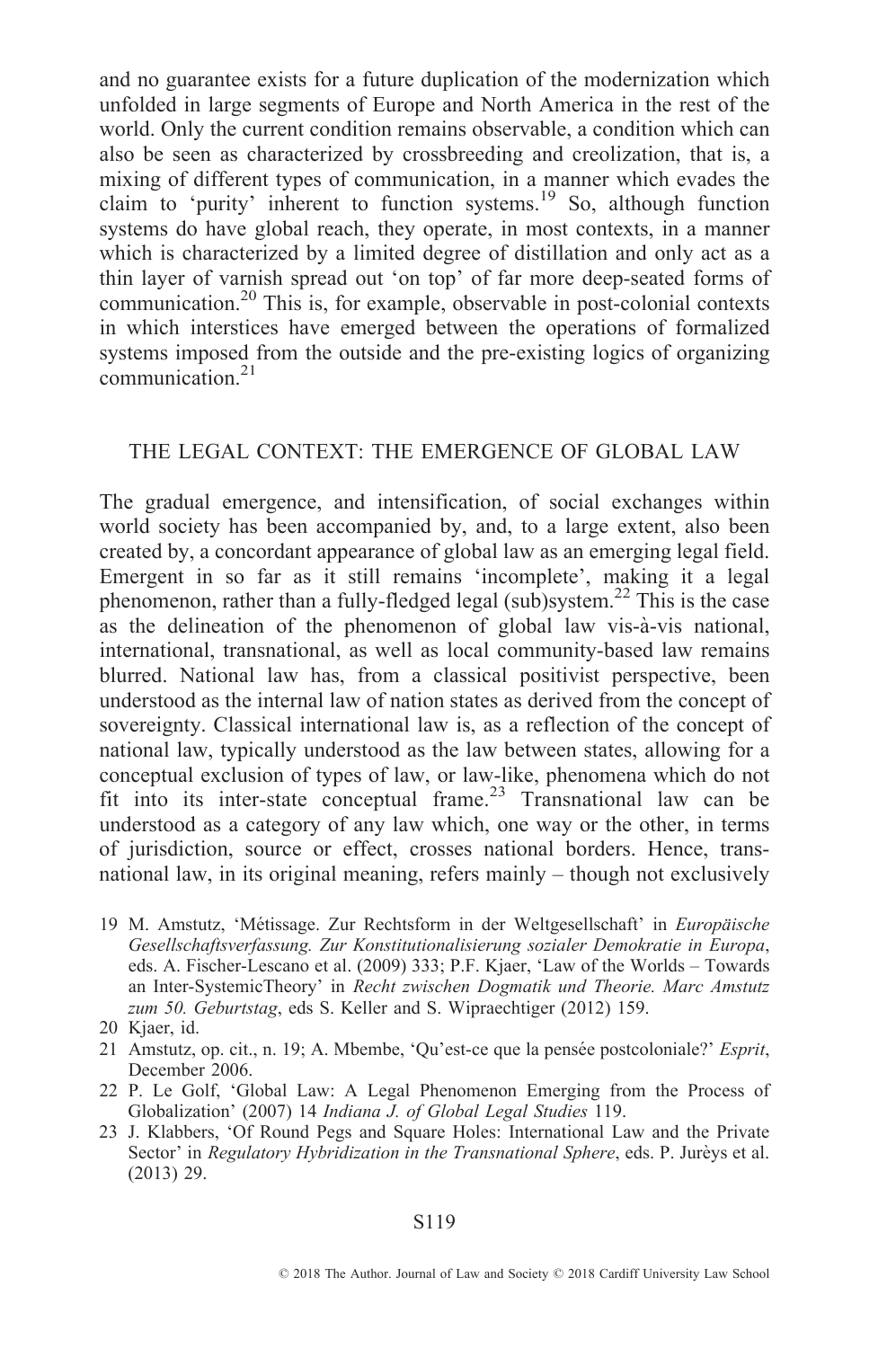$-$  to the external effects of national law.<sup>24</sup> It is against this background that the more recent notion of global law has emerged. Global law can, according to Neil Walker, refer to the mere rhetorical usage of the term `global', for example, by law firms that present themselves as global actors. It can refer to a specific type of law with a (near) global reach, mainly referring to globally-acting institutions such as the United Nations or the World Trade Organization. However, in contrast to such perspectives, Walker conceptualizes global law as any type of law, irrespective of its origin or orientation, which in principle is, or can be, unlimited in its reach. Thus, global law claims  $-$  or can potentially claim  $-$  validity without reference to or being limited by a specific territory or population, although, for material and practical reasons, it will be limited in most cases.<sup>25</sup> Against this background, Walker considers EU law to represent the incarnation of global law, as it operates in a manner which means it is not strictly linked to territorial delineations just as there are, in principle, no limitations to its reach.<sup>26</sup>

While this universalizing dimension is a central feature of global law, one might, however, add two dimensions which give additional substance to the notion: in-between-ness and transfer. The basic structure of world society as characterized by global function systems, while faced with substantial indeterminacy in most parts of the world concerning the relationship between the different logics of differentiation and the increased internal fragmentation of function systems, implies that different function systems reconfigure this indeterminacy in different ways. In particular, although not just for the global systems of law and politics, this is expressed through a three-layer world. Whereas Luhmannian systems theory focuses solely on the horizontal fixation of function systems, which, in principle, enjoy equal status, a central element of world society is that it is also characterized by a vertical layering between local, national, and transnational processes.  $27$  It is in this complex matrix that a multitude of observations, transfers, and collisions between contextually-embedded units located both within the same layer and within different layers takes place. Global law can thus be defined as a universally applicable legal phenomenon of the 'in-between',<sup>28</sup> which is materially aimed at facilitating the separation, transmission, and incorporation of social components from one legally-structured context to another. Global law might, therefore, also be understood as a decentred

<sup>24</sup> N. Walker, Intimations of Global Law (2015); P. Jessup, Transnational Law (1956); M. Avbelj, `The Concept and Conceptions of Transnational and Global Law' (2016) WZB Discussion Paper SP IV 2016-801, 9.

<sup>25</sup> Avbelj, id.

<sup>26</sup> Walker, op. cit., n. 24. For a critique of `boundaryless law', see A. Supiot, `The Territorial Inscription of Laws' in Calliess et al. (eds.), op. cit., n. 14, p. 375.

<sup>27</sup> Sassen, op. cit., n. 4; T.C. Halliday and G. Shaffer (eds.), *Transnational Legal Orders* (2015).

<sup>28</sup> Amstutz and Karavas, op. cit., n. 14; de Sousa Santos, op. cit., n. 1.

<sup>© 2018</sup> The Author. Journal of Law and Society © 2018 Cardiff University Law School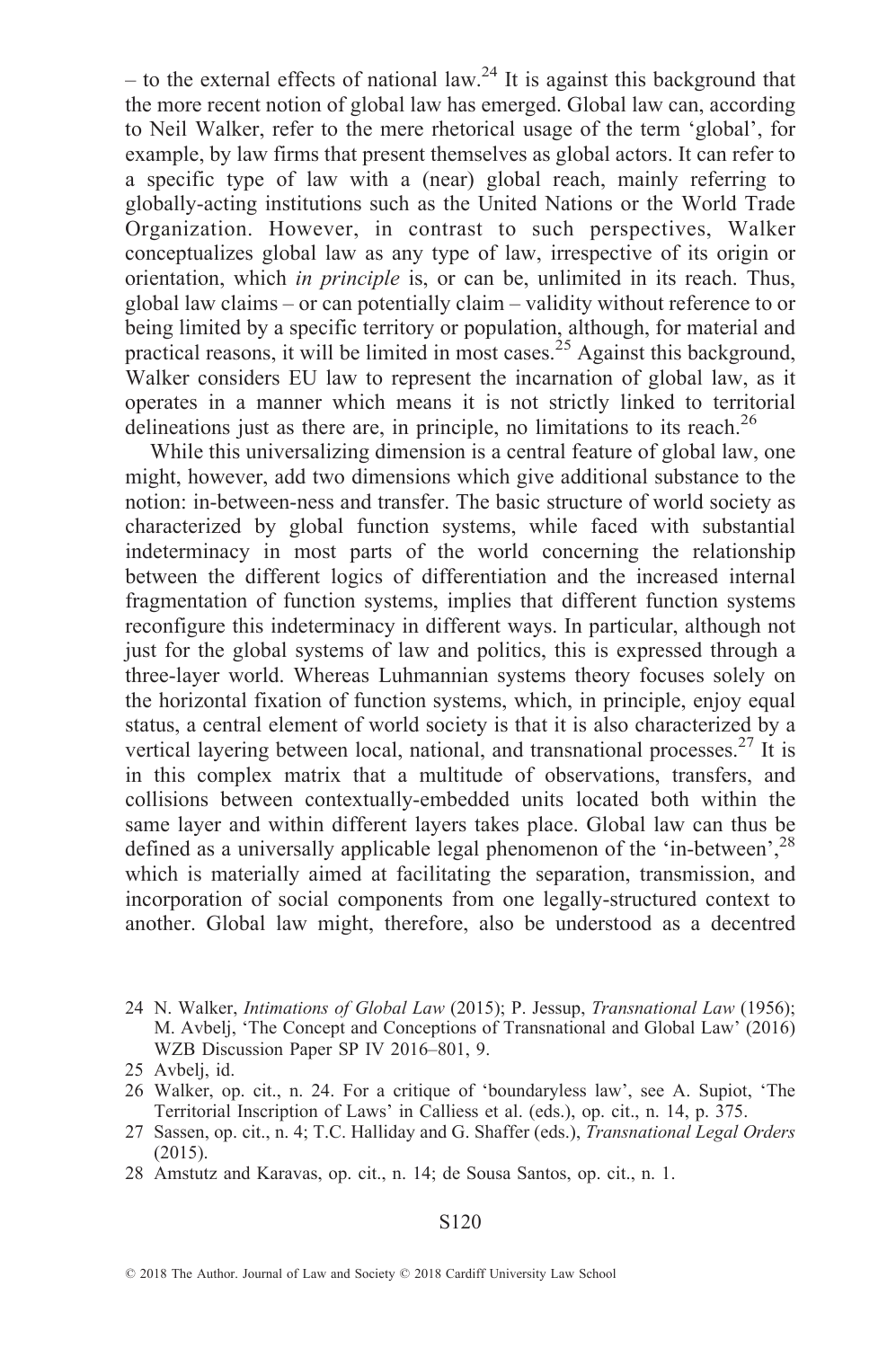phenomenon manifested in inter-legality,<sup>29</sup> which is universal in so far as it can appear in an infinite number of settings throughout the globe at the same time as it is a type of law which produces autonomous effects on the world: global law is not just reproducing `structural couplings' or `black boxes' merely serving as transmission belts between different (sub)systems. On the contrary, the structuring of the separation, transmission, and incorporation of condensed social components from one (sub)system to another by global law implies (as we will return to later) that the condensed social components and the meaning ascribed to them is changed in the process of separation, transmission, and incorporation. Or, to express it differently: what is separated is not equal to what is incorporated.

# THE APPROACH: CARVING A THIRD WAY BETWEEN UNIFICATION AND PLURALISM

A general implication of the above insight is that systems theory needs to be complemented with a theory of the 'in-between' which stands in an orthogonal relationship to systems theory itself. Such an undertaking goes beyond the scope of this article, but looking into global law might, however, provide some clues concerning the direction.30

Global law relies on and combines elements from local, national, international, and transnational law, while also reproducing legal figures of its own. International public law, defined as the rules and norms guiding relations between governments and other state entities, as well as private international law, understood as rules for selecting the applicable law and type of contract in cross-border constellations, including the issue of court competence in cases of dispute, $31$  can both serve as vehicles of global law. The same goes for the academic discipline of comparative law which has, as its core element, the comparison of different legal systems, and, as such, provides a foundation for the divergences which international public and private law focuses upon and thus also provides for any possible harmonization efforts. As such, comparative law, as an academic discipline, can be seen as producing performative effects which are essential for global law. International economic law, defined as the rules and norms guiding cross-border economic transactions and including sub-fields such as trade and investment law, as well as the disputed phenomenon of lex mercatoria, the body of principles guiding cross-border commercial contracts, are also phenomena which provide essential building-blocks for global law at the

31 See Le Golf, op. cit., n. 22, pp. 122 ff.

<sup>29</sup> G. Palombella, `Global Law and the Law on the Globe. Layers, Legalities and the Rule of Law Principle' (2012) 4 Italian J. of Public Law 53.

<sup>30</sup> See, however, P.F. Kjaer, `Systems in Context: On the Outcome of the Habermas/ Luhmann-debate' (2006) Ancilla Iuris 66.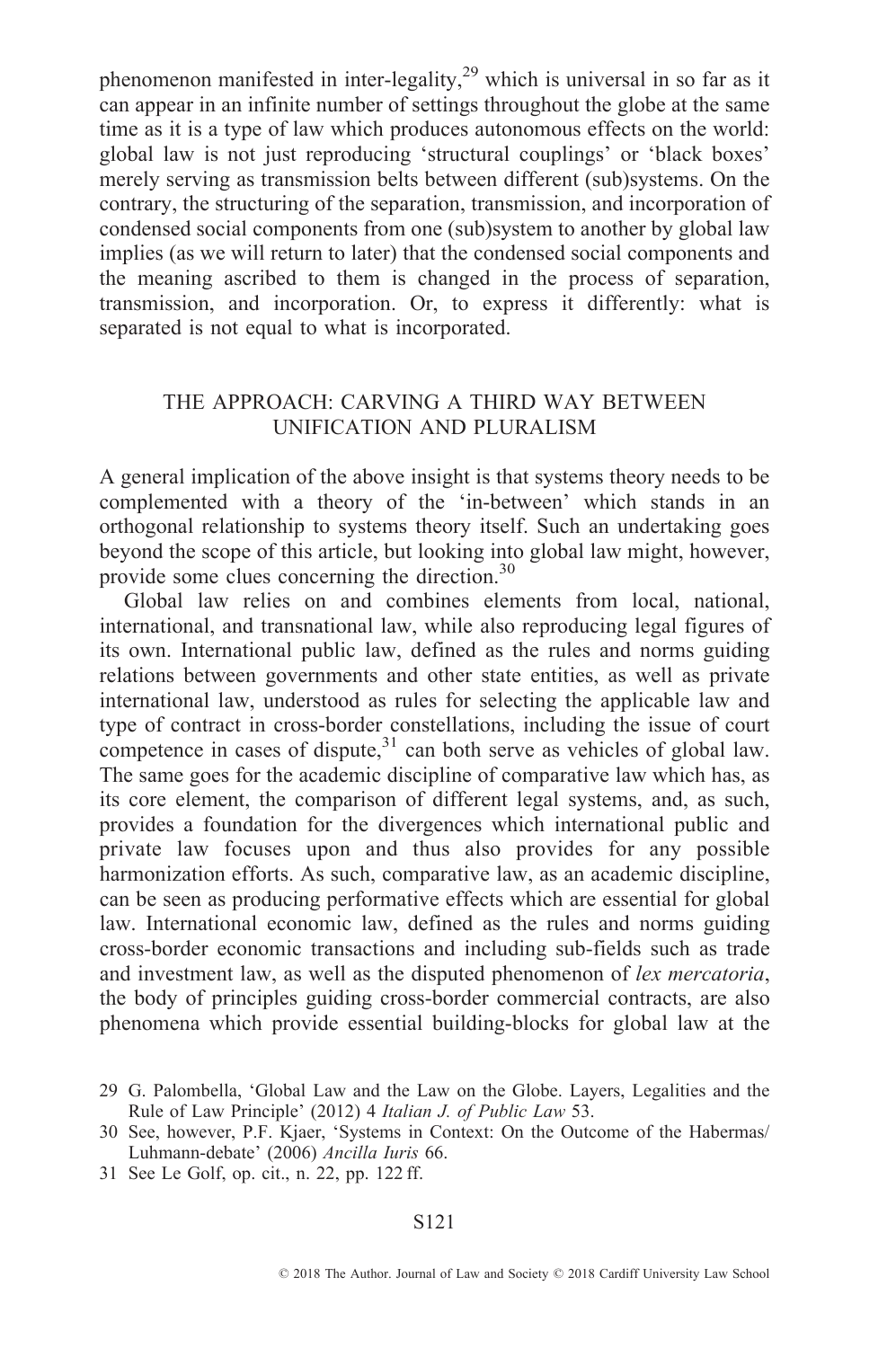same time as the notion of global law becomes broader by going beyond economic transactions and by stipulating a broader contextual impact `on society as such', rather than merely dealing with economic logics. $32$ 

With the emphasis on the decentred universality of global law, a path is formed between the major positions dealing with global law to date: unifying and pluralist, or convergence- and divergence-oriented, perspectives. The unifying perspective has been most clearly developed from within international public law, that is, positions which claim the existence of a singular hierarchy of legal norms in world society, typically seen as embedded in the law of the United Nations and an understanding of the UN Charter as a `constitution for the world' upon the basis of a claim to normative singularity.<sup>33</sup> A loosely system-theoretically inspired variant of this has emerged through the claim that a singular legal system is constitutive for the world, as such, providing the (international) public law dimension of the legal system with a foundational position as the meta-system which constitutes society.<sup>34</sup> But also within (international) private law, harmonizing efforts have been central, as expressed in the attempt to establish a European civil code project<sup>35</sup> and the call for a singular global commercial code.<sup>36</sup> In contrast, pluralist perspectives have highlighted the fundamental acentric and non-hierarchical nature of law in world society, emphasizing a reworked conflict-of-laws perspectives for a fragmented world<sup>37</sup> and the political dimension of legal diversity.38

This paradoxical unity of diversity can, however, be dissolved through recourse to time, to a historical unfolding of the evolution of global law and global legal norms: a historical sociology of law approach aimed at analysing the functional pull leading to the emergence of global legal norms, combined with an evolutionary theory approach aimed at the transformation

32 id.

- 33 The Charter of the United Nations, 26 June 1945, at <http://www.un.org/en/sections/ un-charter/un-charter-full-text/>; B. Fassbender, "We the Peoples of the United Nations'' Constituent Power and Constitutional Form in International Law' in The Paradox of Constitutionalism: Constituent Power and Constitutional Form, eds. M. Loughlin and N. Walker (2008) ch. 14.
- 34 See C. Thornhill, A Sociology of Transnational Constitutions: The Social Foundations of the Post-National Legal Structure (2016).
- 35 C. von Bar et al., Principles, Definitions and Model Rules of European Private Law: Draft Common Frame of Reference (DCFR), Vol. 2 (2009).
- 36 O. Lando, `A Global Commercial Code' (2004) 50 Recht der Internationalen Wirtschaft 161.
- 37 A. Fischer-Lescano and G. Teubner, Regime-Kollisionen: Zur Fragmentierung des Weltrechts (2006); M. Koskenniemi, 'Legal Fragmentation(s) - An Essay on Fluidity and Form' in Calliess et al. (eds.), op. cit., n. 14, p. 795. See, also, the contributions of C. Joerges et al., `A New Type of Conflicts Law as Constitutional Form in the Postnational Constellation' (2011) 2 Transnational Legal Theory 153.
- 38 N. Krisch, Beyond Constitutionalism: The Pluralist Structure of Postnational Law (2010).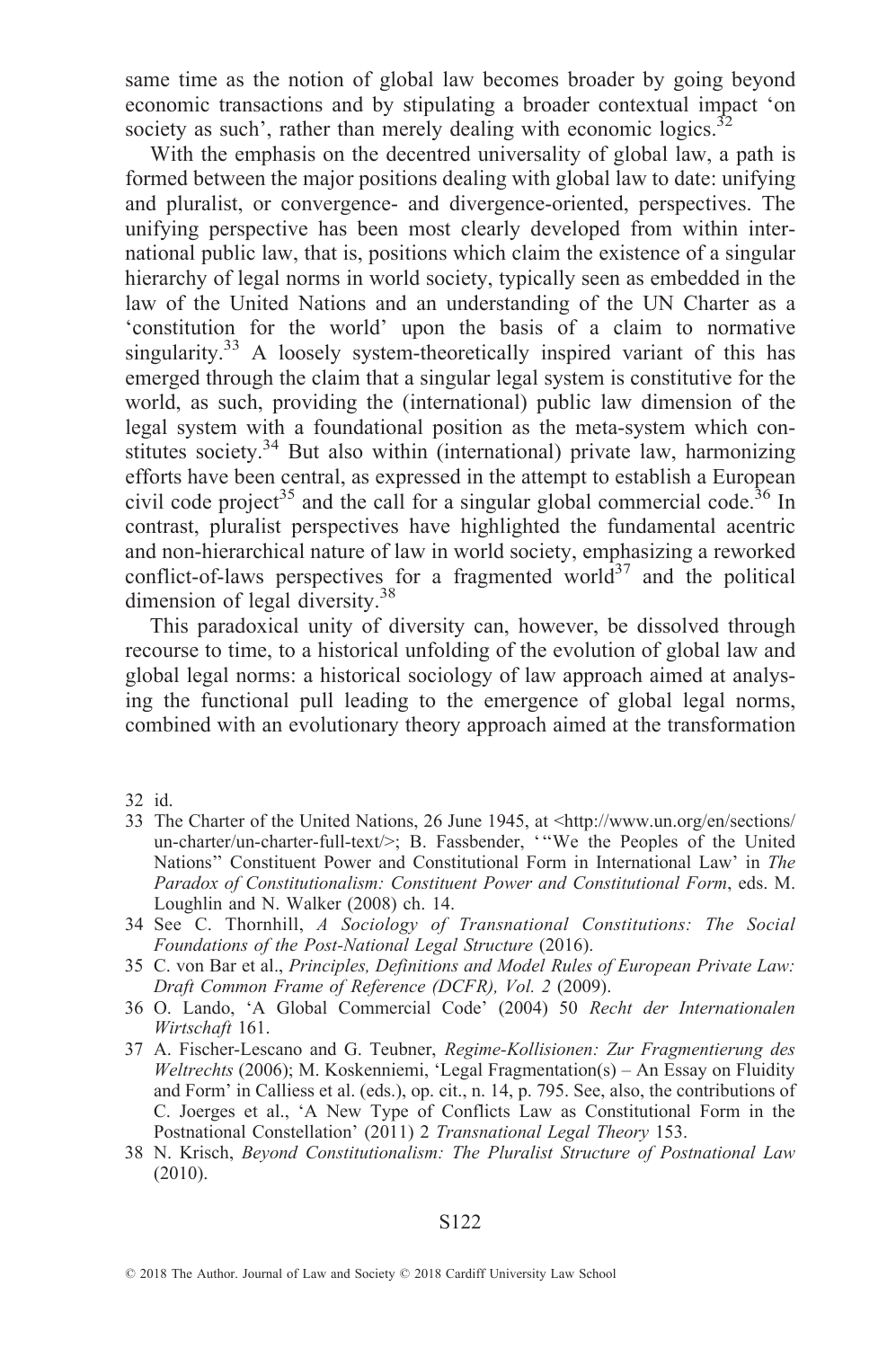of global legal norms over time, and the internal and external effects produced through such norms.39 From such a perspective, a key insight is that global legal norms in a particular imperial, that is, transcendental and universal, form preceded Westphalian (nation-)state law.<sup>40</sup> In addition, it can be observed that modern nation-state law and the law of modern transnational governance co-emerged over a century-long process in a dialectically and mutually reinforcing relationship.<sup>41</sup> This was a process which, simply put, came in two phases: first, the gradual emergence of territorial states in western Europe from the sixteenth century onwards and the concomitant and simultaneous build-up of large-scale colonial empires with a global reach upon the basis of global colonial law. Second, the globalization of statehood through the structural transformation initiated with the breakdown of the central and eastern European empires in the wake of the First World War, which subsequently expanded throughout the globe via mid-twentieth century decolonialization, combined with a concomitant replacement of colonialism and colonial law with contemporary global governance and law.<sup>42</sup>

# THE PROBLEM: THE PRESTATION OF GLOBAL NORMS

The structure of world society and global law as described above poses the classical sociological question, 'how is society possible?'<sup>43</sup> in a new light. The progressive decentring of first, the Eurocentric, and in our time, the Western-centric world implies that, paradoxically, growing globalization has increased, rather than diminished, the decentredness of world society.<sup>44</sup> The issue of connectivity in the decentred world society has therefore become a crucial, and maybe the most crucial, question of our time. This development

- 39 For the term historical sociology of law, see M. Rask Madsen and C. Thornhill, 'Introduction: Law and the Formation of Modern Europe – Perspectives from the Historical Sociology of Law' in Law and the Formation of Modern Europe: Perspectives from the Sociology of Law, eds. M. Rask Madsen and C. Thornhill (2014); for further reflections on its method specifically in relation to constitutional research, see Thornhill, op. cit., n. 34, pp. 12 ff.
- 40 For this perspective, see, in particular, H. Brunkhorst, Critical Theory of Legal Revolutions: Evolutionary Perspectives (2014). Neil Walker also distinguishes a particular set of 'historical-discursive approaches' to global law, but merely includes contemporary debate on global constitutionalism, constitutionalization of international law, and global administrative law while essentially discarding any longterm historical perspective on global law: see Walker, op. cit., n. 24, pp. 86 ff.
- 41 Kjaer, op. cit., n. 11, pp. 31 ff.
- 42 id., pp. 17 ff.
- 43 Simmel, op. cit., n. 3.
- 44 P.F. Kjaer, 'Facilitating transfers: regulatory governance frameworks as "rites of passage''' (2018) 24 Contemporary Politics, published online 15 March 2018, doi.org/10.1080/13569775.2018.1452105.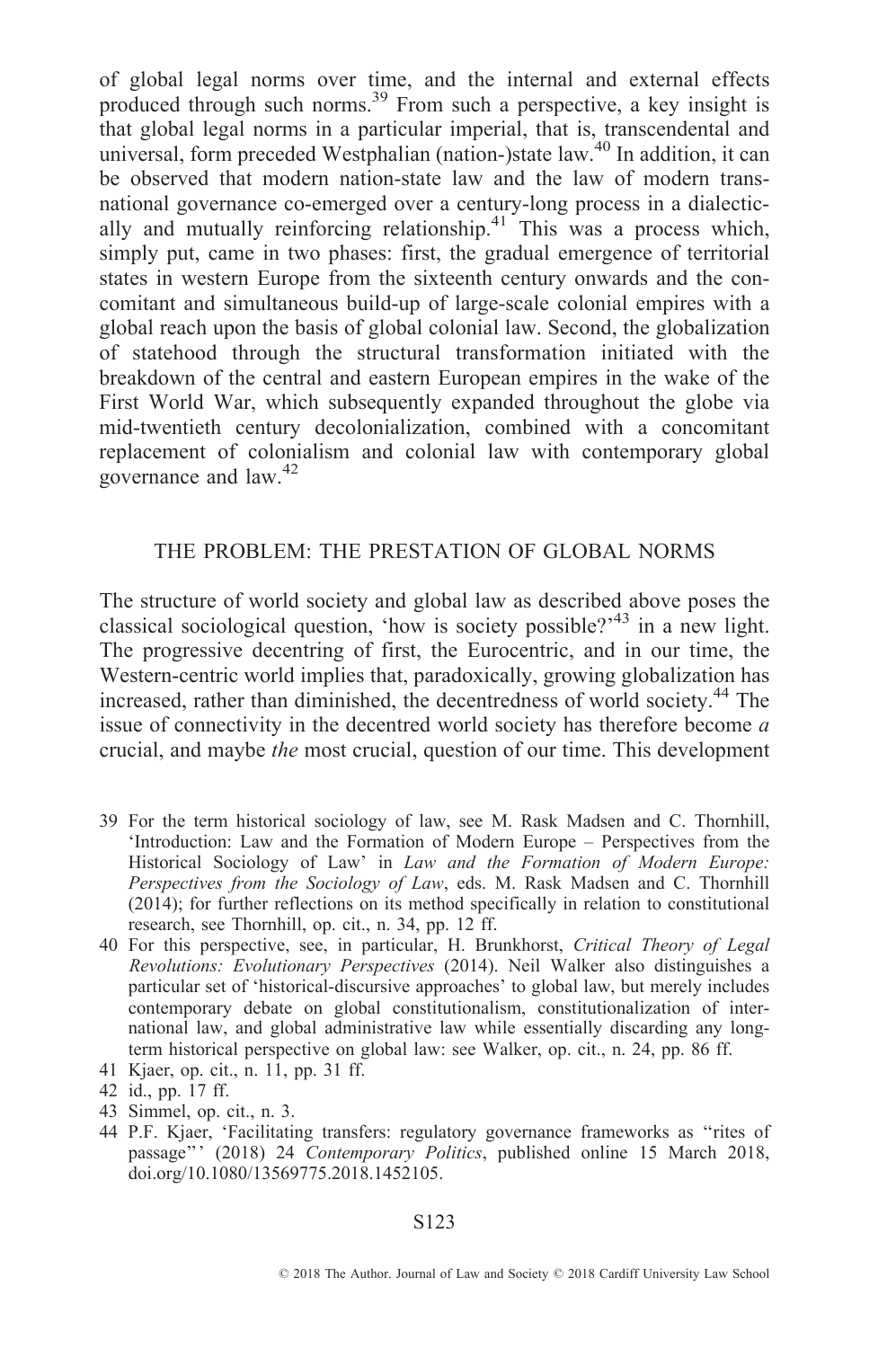might amount to a shift from a relative predominance of logics of differentiation to an increased centrality of logics of connectivity, that is, inter-systemic connectivity.<sup>45</sup> How do systems increase the probability of connectivity in relation to globally unfolding processes marked by an indeterminacy concerning which form of differentiation is the primary one in large segments of the world, and especially in situations which imply connectivity between components of communication situated in different contexts characterized by different constellations and primacies of the forms of differentiation? And how does the internal fragmentation of function systems affect such processes?

As a reflection of this state of affairs, new types of intermediaries have emerged which tend to be network-based and rely on legal instruments for their stabilization.46 Global supply chains, the global human rights regime, and the climate change regime are examples of such intermediary structures. Strategically, they tend to be located within a single function system such as the economic, the legal or the imaginary but, nonetheless, socially real system of the ecological environment, at the same time as their *raison d'être* is a double one: to produce internal coherency and connectivity within their respective function systems on a global scale and externally to recontextualize communicative components when they are transferred from one context to another, for example, from a context characterized by a primacy of functional differentiation to a context where such primacy is not manifest or vice versa. Their function is therefore to reproduce a paradoxical unity between function systems and multiple social contexts, as defined by the involved systems, while facilitating the transfer of condensed social components between such contexts.

In world society, the central issue of connectivity is therefore one of transfer. Following Rudolf Stichweh, the transfer of condensed social components (Sinnkomponente), as is known from the literature on legal transfers, has at least five characteristics. First, `the objects of transfer' are compact and distilled units of meaning, such as political/bureaucratic decisions, legal judgments, economic products, economic capital, and scientific or technological knowledge, all of which are clearly demarcated and possess a clear functional orientation. Second, an act of transfer implies that the transferred unit(s) possess significant information value which is likely to be both recognizable and able to produce an impact in the receiving context. Third, transfer implies boundary crossings, in so far as the units are dispatched from one context to another in a manner which is conceived of as a boundary crossing by both the dispatching and the receiving systems. Fourth, transfer implies distance, either spatially and/or in terms of time.

<sup>45</sup> Kjaer, op. cit., n. 30, p. 77.

<sup>46</sup> P.F. Kjaer, `The Metamorphosis of the Functional Synthesis: A Continental European Perspective on Governance, Law and the Political in the Transnational Space' (2010) Wisconsin Law Rev. 489.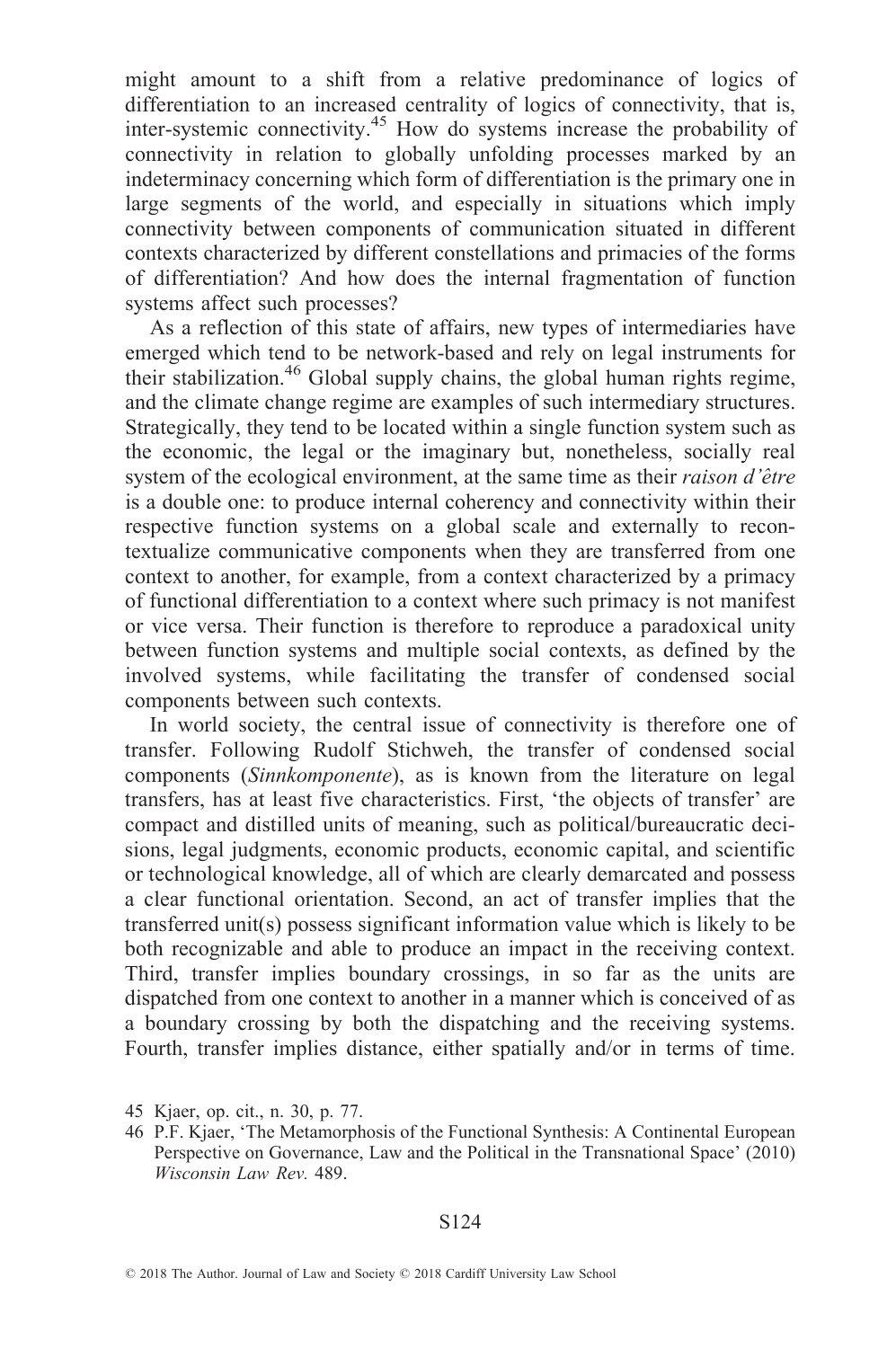Fifth, a certain permanence needs to be observable, typically based upon a repetition of the processes of the dispatch and receipt of the condensed social components which are similar, or at least recognizable as similar, over a longer time span.<sup>47</sup>

Adding to Stichweh's list, one might, however, argue that norms of transfer and connectivity are constitutive for increasing the probability of successful transfers. When introducing the concept of world society, Luhmann advanced the `speculative hypothesis' that the emergence of world society would imply a relative reduction in the centrality of normative expectations and a relative increase in the centrality of cognitive expectations for the reproduction of world society. Social phenomena and processes which rely heavily on normative expectations, such as law, politics, and morality will, according to Luhmann's expectation, lose out while the economy, technology, and science which, he argues, are characterized by a stronger reliance on cognitive expectations, will gain in centrality.48 Normative expectations are understood here as expectations which are upheld even if not fulfilled, thereby making them into contrafactually stabilized expectations, whereas cognitive expectations are understood as expectations which are changed in the event of non-fulfilment.<sup>49</sup> Twenty years before the publication of Jürgen Habermas's Between Facts and Norms (Faktizität und Geltung) which, as reflected in the original title, departs from a basic distinction between the factual and the normative, Luhmann had explicitly dismissed this distinction and replaced it with a distinction between normative and cognitive expectations. One of the advantages of this is to highlight that normative based contra-factual expectations are as real as cognitive expectations. The social world is characterized by a doubling of reality (Realitätsverdopplung) between the factually existing world and equally real communicatively articulated contrafactual visions of how the world should be.<sup>50</sup>

While accepting the latter point concerning the doubling of reality and the equally real reality of normative based communication, one might, however, question the empirical validity of the former, concerning a relative reduction in the centrality of normativity, expressed through expectations, in world society. Globally unfolding processes do not rely on norms to a lesser extent than more locally or nationally embedded processes.<sup>51</sup> Rather, they rely on a specific subtype of norm different from those norms associated with local or national unfolding processes.

- 47 R. Stichweh, 'Transfer in Sozialsystemen: Theoretische Überlegungen' in Rechtstransfer in der Geschichte, eds. V. Duss, N. Linder et al. (2006) 1: for more detailed analysis of the transfer issue, see Kjaer, op. cit., n. 44.
- 48 Luhmann, op. cit., n. 8.
- 49 N. Luhmann, Rechtssoziologie Auflage: 4 (2008/1972) 40 ff.
- 50 N. Luhmann, 'Quod Omnes Tangit: Remarks on Jürgen Habermas's Legal Theory' (1996) 17 Cardozo Law Rev. 883.
- 51 For more on this, see Kjaer, op. cit., n. 11, pp. 43 ff.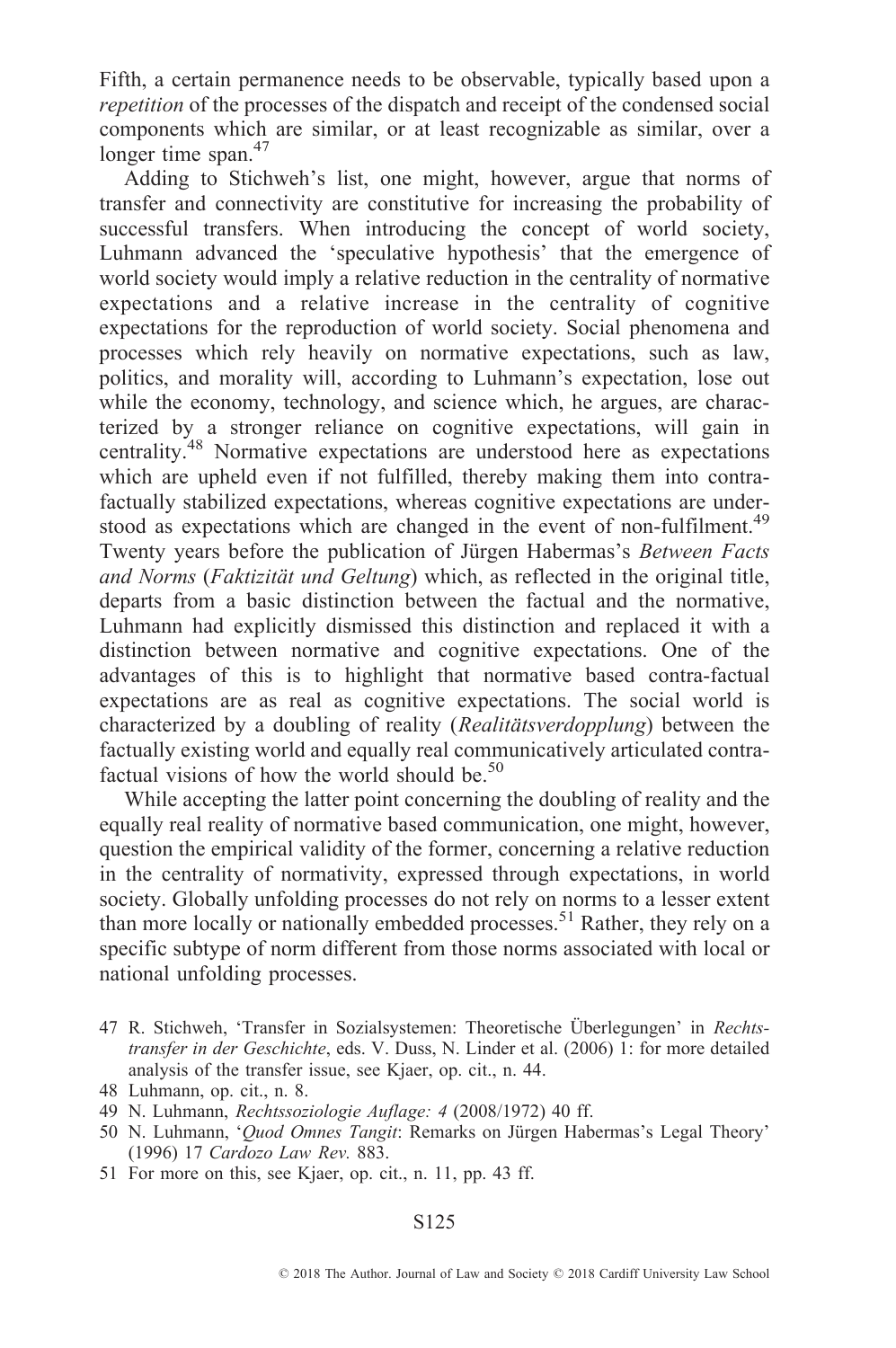Within analytical philosophy, the core focus of norms is the issue of validity, that is, whether a given norm is the right one or not.<sup>52</sup> However, from a sociological perspective, the issue of validity is not the central question. Instead, two contrasting views appear to which one might add a third one which is particular relevant for globally unfolding processes:

- Coherency norms: within a 'traditional' sociological perspective, norms tend to be seen as `instruments of collectivity', which is aimed at establishing coherency within a group, such as a tribe or a nation, through the prescription of specific actions, which are considered as desirable for the members of the group, prescriptions which are combined with an injunction, that is, a sanction, aimed at increasing the probability of future compliance with the norm by members of the group.<sup>53</sup>
- *Possibility norms*: from this perspective, a norm introduces a distinction through a distance to the factually existing social reality as perceived in a given social context, through the introduction of a contra-factual perspective. Possibility norms are, in direct opposition to coherency norms, instruments through which possible alternatives to the given social reality are unfolded, thereby marking possible futures in a manner which accentuates the openness, rather than the reticence, of the future.<sup>54</sup>
- Connectivity norms: it is in contrast to the above two perspectives that one might introduce a third variant particularly suited for global contexts, combining elements of the two previous ones while also going beyond them. Here, norms are considered as instruments aimed at facilitating the separation, transmission, and incorporation of social components from one context to another. They are oriented towards the separation of social components from one social context, and provide guiding principles for their transmission and incorporation into other context(s) while relying on sanctions as well as inducing reflexive learning mechanisms vis-à-vis agents based in different contexts in order to increase contra-factually the probability of successful transfers in the future.

Connectivity norms increase possibilities, in so far as they are aimed at opening up the possibility of transfers while at the same time very much aimed at ensuring compatibility between processes unfolding in different contexts, a form of compatibility which implies that the stabilization of processes of transfer, rather than the opening up of possibilities, takes precedence, as compatibility does not amount to an intention to establish coherence within a collectivity. But, at the same time, the notion of

<sup>52</sup> See, for example, C. Korsgaard, The Sources of Normativity (1996).

<sup>53</sup> J. Blake and K. Davis, 'Norms, Values and Sanctions' in Handbook of Modern Sociology, ed. R.E.L. Faris  $(1964)$  456; H. Hydén, Normvetenskap (2002) 96 ff.; T. Parsons, The Structure of Social Action: A Study in Social Theory with Special Reference to a Group of Recent European Writers (1968/1937).

<sup>54</sup> N. Luhmann, Rechtssystem und Rechtsdogmatik (1974); C. Möllers, Die Möglichkeit der Normen: Über eine Praxis jenseits von Moralität und Kausalität (2015) 13 ff.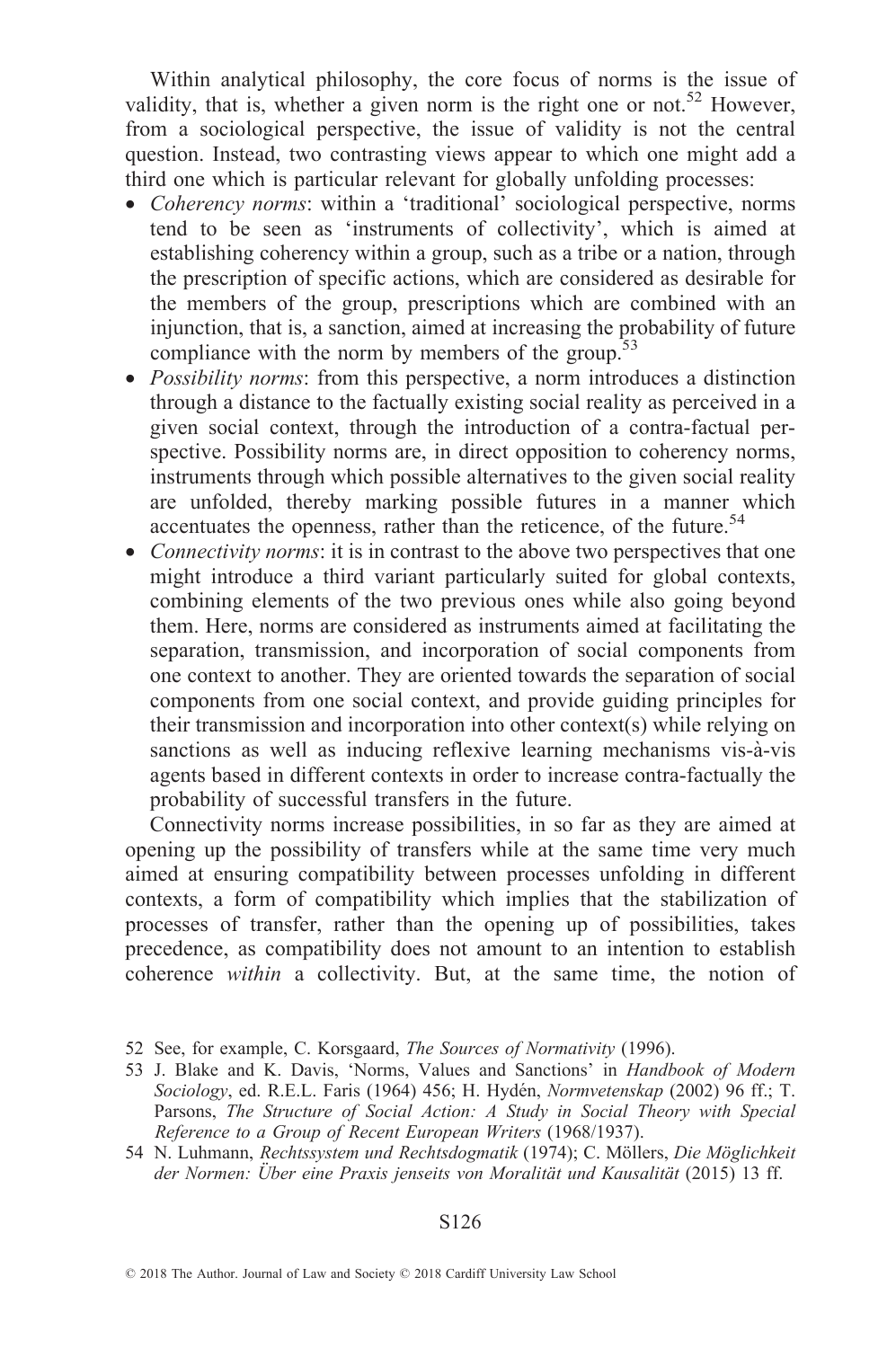collectivity remains crucial in so far as increasing the probability of transfers implies the development of internal images, or imaginaries, of collectivity within both the departing and receiving systems, which are typically manifested in legal constructions of collectivity, for example, through legal notions of 'the nation' or 'the community', which serves as the addressees of transfers.

The three norm dimensions can also be seen as representing the three meaning dimensions of any social process: the substantial, the temporal, and the social.<sup>55</sup> This again highlights that all three dimensions are always present within a given norm while the weight between them will differ in relation to different types of social processes and in different contextual circumstances. In praxis, the three dimensions of norms provide three different types of intentionality as expressed in the objects against which the norms are oriented, namely, collectivities, articulated futures, and acts of transfer, while each of them predominantly rely on three different types of instruments in their intention to bridge the factual and non-factuality: punishment, programmes articulating possible futures, or processes of maintaining connectivity.

| <b>Norm dimensions</b>               | <b>Coherency</b> | <b>Possibility</b>  | Connectivity     |
|--------------------------------------|------------------|---------------------|------------------|
| <b>Types of meaning</b>              | Substantial      | Time                | Social           |
| Objects of<br>intentionality         | Collectivities   | Articulated futures | Acts of transfer |
| <b>Instruments of</b><br>realization | Punishment       | Programmes          | Processes        |

Table 1. The three norm dimensions

Global legal norms are, according to the argument advanced here, overwhelmingly oriented towards the connectivity dimension, to the extent that one might argue that the prestation (Leistung) of global legal norms is to increase the probability of connectivity. This, for example, is the case in relation to the micro-economic constitution of the European Union, the constitution of the internal market.<sup>56</sup> The internal market might be seen as a paradigmatic case of a legal constitution of a substantial social process, namely, economic exchange, which is aimed at increasing economic connectivity across diverse legally-entrenched contexts through the introduction of a hierarchy of norms as expressed through the four freedoms for goods,

56 K. Tuori and K. Tuori, The Eurozone Crisis: A Constitutional Analysis (2014) 13 ff.

<sup>55</sup> N. Luhmann, Soziale Systeme (1984) 112 ff.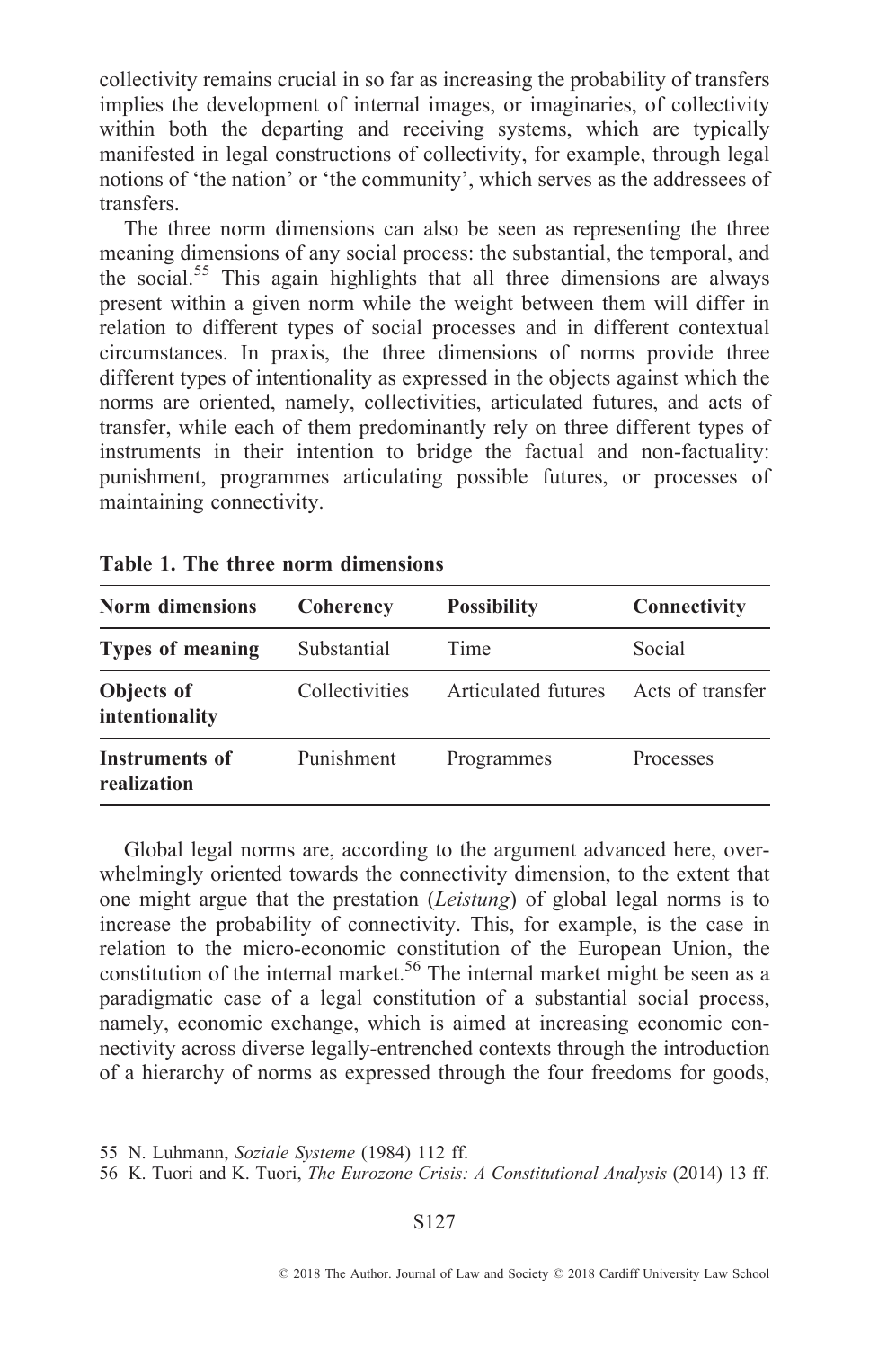capital, services, and labour. A constitution which, furthermore, has no prescribed territorial limits as expressed by the inclusion of the European Economic Area (Iceland, Lichtenstein, and Norway) as well as the partial inclusion of a whole string of other jurisdictions.

# FROM COLONIALISM TO GLOBAL SUPPLY CHAINS

The internal market was already laid down in the Treaty of Rome of 1957 and its realization was inherently linked to the implosion of both continental and overseas European empires and the progressive decentring of the eurocentric world which followed from these implosions.<sup>57</sup> It is therefore not surprising that what is now known as European Union law has gained the status as the prototype of contemporary global law.<sup>58</sup> In spite of the avantgarde position of European Union law, it only represents one species of global law, as legally-entrenched norms of connectivity can be observed throughout world society. Phenomena such as ecological communication, in relation to climate change, or migration and global health management, in relation to the epidemic diseases, the global tourism infrastructure as well as global infrastructures, in relation to telecommunication and the Internet or aviation and shipping logistics,<sup>59</sup> are all bound on norms of connectivity and global law.

Two other examples include global supply chains and the global human rights regime. The former is predominantly linked to (international) private law while the latter might be seen as originating from the (international) public law regime. However, the distinctiveness of the global human rights regimes when it comes to global law is, as we will see in the final section, not so much linked to its origins within public law as to the way it provides a self-reflexive constitution of global law.

Global supply chains have become a central piece of infrastructure of the global economy. A typical definition of a supply chain characterizes it as `a system of organizations, people, activities, information, and resources involved in moving a product or service from supplier to customer.'<sup>60</sup> A global supply chain furthermore implies that the chain crosses boundaries. From the background outlined above, this definition might be rephrased in the following manner:

<sup>57</sup> Brunkhorst, op. cit., n. 40; J.E. Fossum and A.J. Menéndez, *The Constitution's Gift: A* Constitutional Theory for a Democratic European Union (2011).

<sup>58</sup> Walker, op. cit., n. 24, pp. 110 ff.

<sup>59</sup> B. Larkin, 'The Politics and Poetics of Infrastructure' (2013) 42 Annual Rev. of Anthropology 327.

<sup>60</sup> See <https://en.wikipedia.org/wiki/Supply\_chain>.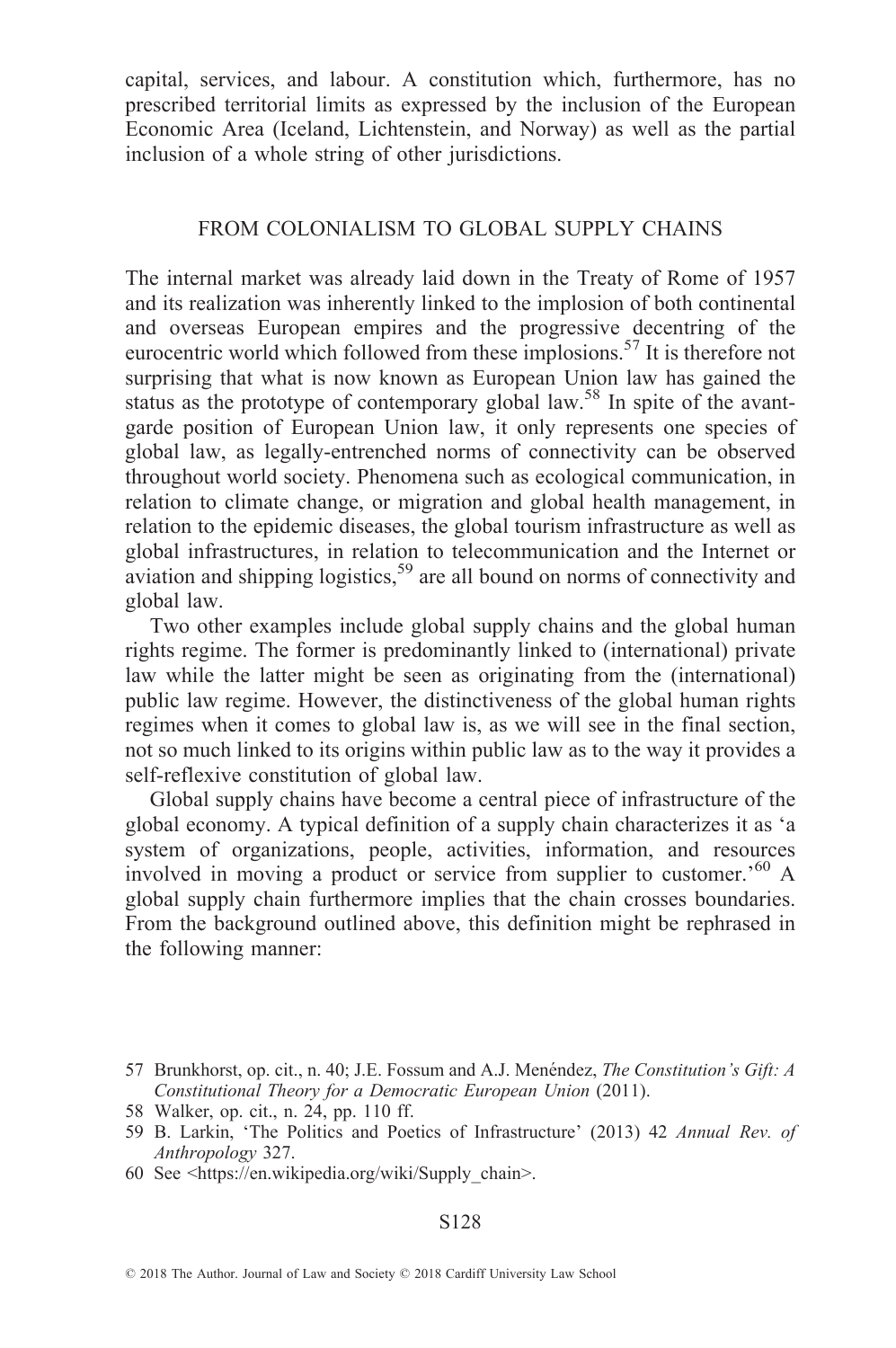A network stretching from suppliers to customers which is engaged in the extraction, transmission and incorporation of condensed social components, that is, capital, products and persons, from one societal context to another which can be either upstream or downstream or a combination hereof and implying boundary crossings, as part of the production of economic processes as well as the re-production of societal conditions allowing for the production of economic processes.

Global supply chains can furthermore be distinguished from global supplychain management, which might be defined as the second-order dynamic stabilization of global supply chains through organizational, managerial, and legal instruments with the objective of increasing the probability of extraction, transmission, and incorporation of condensed social components with economic value from one social context to another. The term 'dynamic stabilization' is crucial here, as it implies that the second-order stabilizing layer itself is moving, but at a slower pace than the focal first-order processes that it is oriented towards. The distinction between supply chains and supplychain management is therefore tightly linked to the distinction between cognitive and normative structures of expectation in so far as cognitive expectations are constantly changing while normative expectations are characterized by a higher level of stability. In contrast to the Luhmannian view concerning the constancy, that is, the non-changeable characteristics of normative expectations, it should, however, be noted that normative expectations also change over time, only at a slower pace than cognitive expectations. Under modern conditions, the function of constitutions might therefore be understood to be its orientation towards bridging the time gap between first-order cognitive expectations and second-order normative expectations.<sup>61</sup>

Global supply chains are typically understood as a post-war phenomenon which gained increased relevance from the early 1980s onwards through a fundamental reconceptualization, implying increased formalization as well as the emergence of (self-)reflective formations, through the emergence of the educational, legal, and organizational praxes specifically dealing with global supply chains. The post-war `invention' of global supply chains was, however, largely a 're-invention', as supply chains have, of course, been a constitutive element of commerce from day one just as global supply chains have been running at least since the emergence of European colonialism in the late fifteenth century. For example, the slave trade coming out of Africa also implied complex supply chains for the Arabic world as well as the Americas.<sup>62</sup> The organizational dimension of colonialism might furthermore be considered as a particular form of global supply-chain management, as

<sup>61</sup> Kjaer, op. cit., n. 11, pp. 45 and 66 ff.

<sup>62</sup> P. Manning, `The Slave Trade: The Formal Demography of a Global System' in The Atlantic Slave Trade: Effects on Economies, Societies and Peoples in Africa, the Americas, and Europe, eds. J.E. Inikori and S.L. Engerman (1992) 117.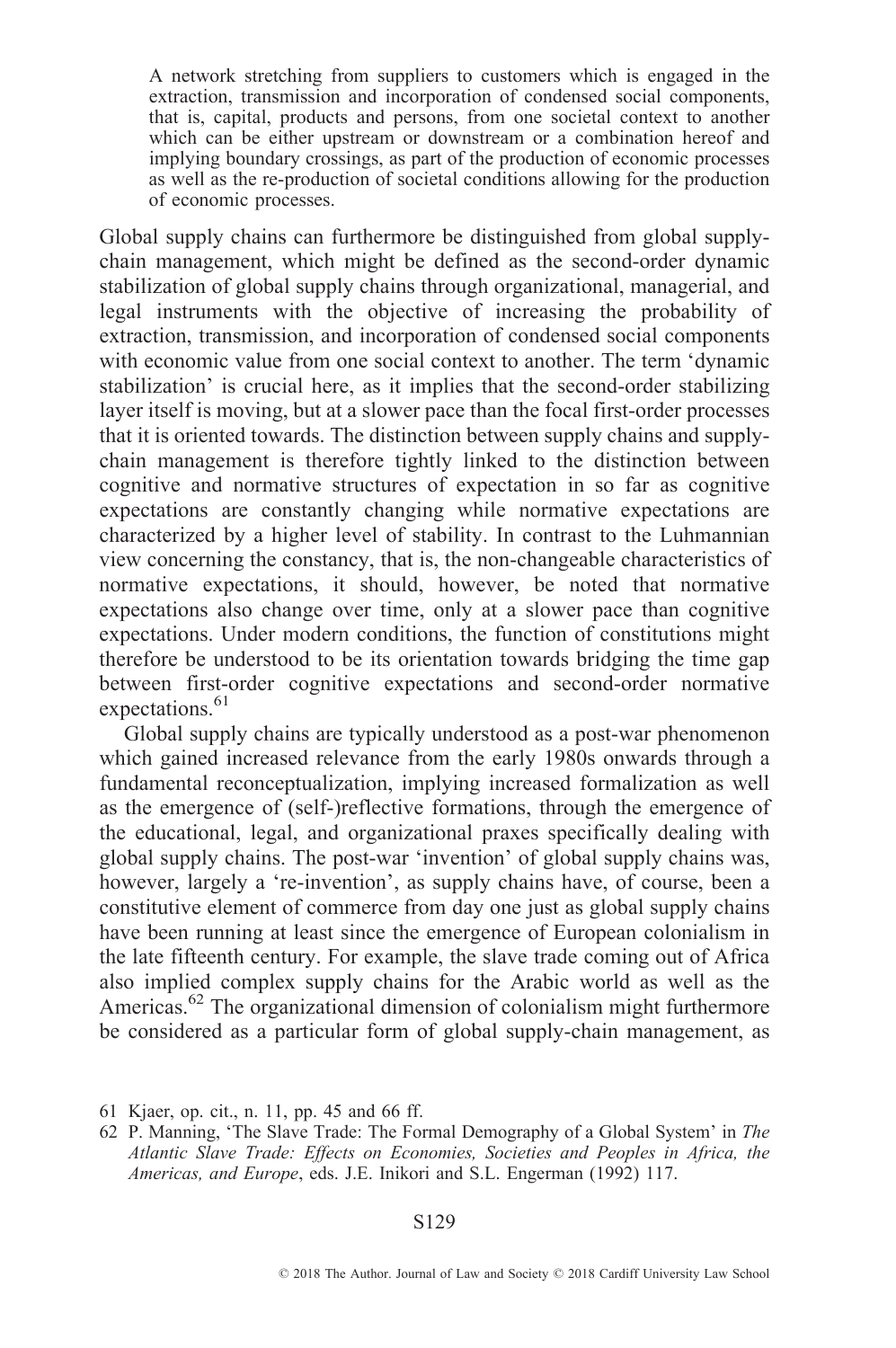the core purpose of colonialism was the extraction, transmission, and incorporation of condensed social components with a predominantly, albeit not exclusively, economic value. The central societal transformation related to the emergence of the contemporary form of global supply chains is therefore to be found in the structural transformation away from centre/ periphery-organized colonialism to functionally-differentiated sectorial regimes within the global economic system.

In this context, tightly woven second-order normative frameworks have emerged which have global supply chains as their point of orientation. A focus point has been the `principled approach to doing business' outlined in the ten principles of the UN Global Compact, which covers areas such as human rights, labour, environment, and anti-corruption. <sup>63</sup> Similar frameworks have been developed by UNCTAD and the OECD, just as NGOs and, not least, multinational firms engaged in global supply chains themselves have developed extensive normative frameworks aimed at regulating and stabilizing such processes.  $64$ 

Luhmannian functional equivalence, which is not to be equalled with classical functionalism à la Durkheim, Malinowski, Merton or Parsons, has three implications: (i) that a given problem can be addressed in multiple ways; (ii) that the essential problem for social systems is to connect to the next future operation; and (iii) that function systems seek to expand, thereby universalizing, their reach.<sup>65</sup> Against this background, when considered as in-between structures oriented towards the problem of establishing a reproductive chain of extraction, transmission, and incorporation, colonialism and global supply chains might be considered functionally equivalent structures, as they are aimed at addressing the same problem. The contemporary form of global supply chains emerged in the wake of decolonialization acting as `substitutes' for the type of extraction, transmission, and incorporation that unfolded through colonialism. This image is reinforced through the asymmetric relationship between upstream and downstream flows in both settings. Upstream is defined here as a move towards the end receiver, that is, the consumer, of social components which are being increasingly condensed in the process of flowing upstream, while flow downstream characterizes the opposite movement.

<sup>63</sup> UN Global Compact, at <https://www.unglobalcompact.org/what-is-gc/mission/ principles>.

<sup>64</sup> See, for example, L.C. Backer, `Economic Globalization and the Rise of Efficient Systems of Global Private Lawmaking: Wal-Mart as Global Legislator' (2007) 37 Connecticut Law Rev. 1739.

<sup>65</sup> For a pedagogical explanation of the concept of functional equivalence, see M. Hanna, 'Between Law and Transnational Social Movement Organizations: Stabilizing Expectations of Global Public Goods' (2017) 44 J. of Law and Society 345, at 352 ff. More generally, see, also, N. Luhmann, Zweckbegriff und Systemrationalität: Über die Funktion von Zwecken in sozialen Systemen (1973/1968); Stichweh, op. cit., n. 7.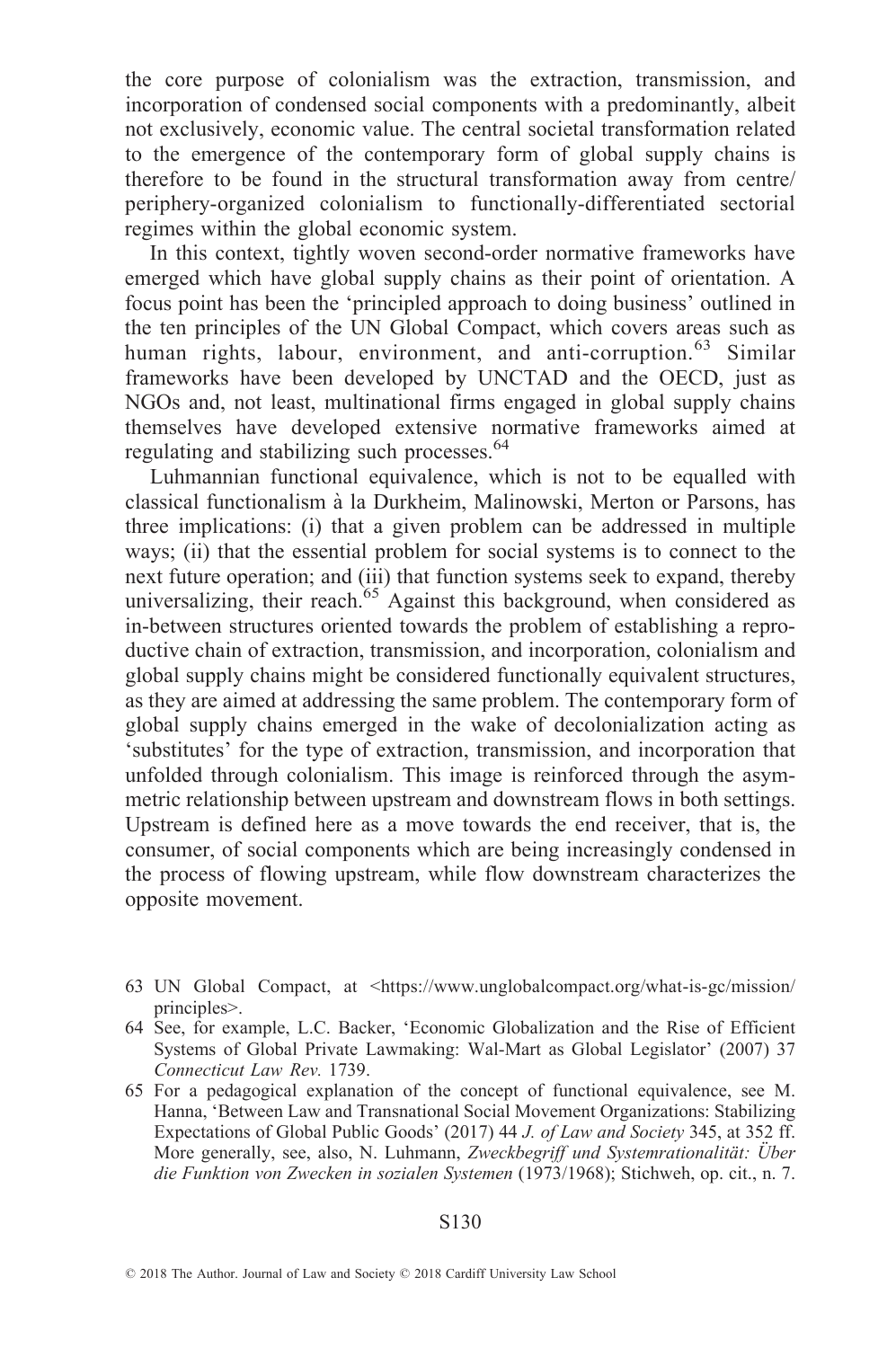# FROM COLONIAL LAW TO HUMAN RIGHTS: CONSTITUTIONALIZING CONNECTIVITY

Considerable variation can be observed between the legal foundations of, for example, Belgian, British, Danish, Dutch, French, German, Spanish, and Portuguese colonial law, thereby opening up another `yet to be developed' scholarly field of comparative colonial law.<sup>66</sup> A common feature of colonialism in its various forms was, however, that it obtained a secondorder normative, that is, legal, stabilization through the principles of dominium (ownership), ius gentium (the law of peoples), and bellum iustum (just war).<sup>67</sup> For the economic dimension of colonialism, the central element was the development of a horizontal network of dominium based upon contracts and globally enforceable property rights combined with an equally global principle of unhindered commerce and access to resources. This upstream economic orientation was furthermore combined with a downstream principle concerning unhindered access for Christian missionary activities. Instead of annexing territory, global capitalist exchanges and the transmission of religious values thereby became the legally-structured foundation of colonialism, making an upstream and downstream `right to extraction, transmission, and incorporation' upon the basis of connectivity norms, the core principle on which global exchanges relied.<sup>68</sup> However, due to the distinction between Christians and non-Christians on which the norms of connectivity relied, they opened up for and reinforced fundamentally asymmetric exchanges.

For the first phase of colonialism running from the late fifteenth century to the nationalization of the Dutch East India Company in 1800, the French conquest of Algeria from 1830 onwards, and the nationalization of the British East India Company in 1858, private law principles of commercial law provided the normative underpinning of colonialism. This only changed gradually with the increased transformation of colonialism into directly state-driven endeavours which increasingly shifted colonialism towards direct territorial conquest and rule. This was, for example, reflected in the series of wars from 1821-1895 through which Dutch East India was transformed from a collection of more or less secure trading-posts into an entity characterized by the exercise of widespread territorial control; the consolidation of British rule in India through both direct and indirect means in the mid-nineteenth century; and the colonization of the inner parts of Africa from the late 1870s onwards, a development which gave the central

<sup>66</sup> O. Le Cour Grandmaison, 'L'exception et la règle: sur le droit colonial français' (2005) 212 Diogène 42; M. Koskenniemi, 'Colonial Laws: Sources, Strategies and Lessons?' (2016) 18 J. of the History of International Law 248.

<sup>67</sup> M. Koskenniemi, `Empire and International Law: The Real Spanish Contribution' (2011) 61 University of Toronto Law J. 1.

<sup>68</sup> id., pp. 32 ff.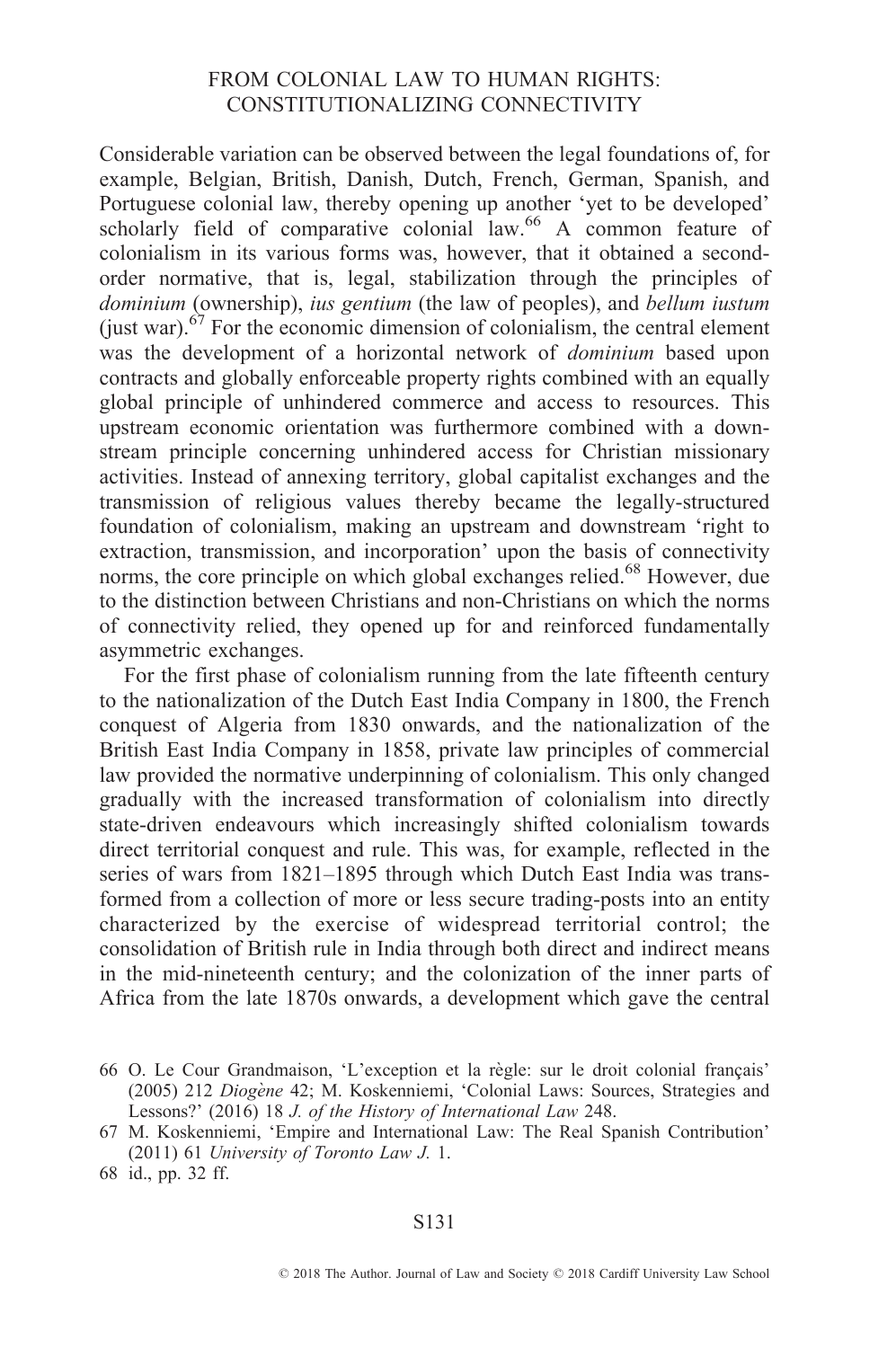impetus for the development of modern international law, providing a different normative underpinning to global connectivity while running in a complementary fashion to the previous developed principles of private colonialism. This shift implied an increased emphasis on the civilizing responsibility of colonialism in a manner which went beyond the previous right to evangelism, and emphasized issues such as `societal progress' and `modernization' instead.69

Only with the third phase of globalization emerging in the post-war era did the combined element of global supply chains and modern human rights become the central factual and contra-factual infrastructure of global commerce. The history of global human rights is a long one which, in its modern version, can be traced back to at least the `Atlantic Revolutions', the revolutionary wave unfolding throughout Europe, and North and South America in the late-eighteenth and early-nineteenth centuries.<sup>70</sup> Specifically for the global reach of human rights, the anti-slave trade movement has furthermore been identified as central,<sup>71</sup> while the opposite case has also been made on the basis of the view that a fundamental shift in the purpose and set-up of human rights occurred in the latter half of the twentieth century as a consequence of decolonization.<sup>72</sup>

While the history of global human rights can thus be considered as one which is characterized by both continuities and discontinuities, the debate so far has been conducted by legal historians with little emphasis on sociology of law perspectives on the changed status of human rights in the third wave of globalization. Within established and institutionally stable democracies, constitutionally guaranteed basic rights are legal rights intrinsically linked to their operational realization within the legal system upon the basis of the dual function of securing functional differentiation and individual autonomy.<sup>73</sup> Global human rights have a different dual function both of which can be conceived of in constitutional terms: first, to secure the stabilization, and with it the legitimization, of regimes of transfer on a global scale. This, for

- 71 J. Martinez, The Slave Trade and the Origins of International Human Rights (2014).
- 72 S. Moyn, The Last Utopia: Human Rights in History (2010). For a `third way' between Martinez, id. and Moyn, see P. Alston, `Does the Past Matter? On the Origins of Human Rights An Analysis of Competing Histories of the Origins of International Human Rights Law' (2013) 126 Harvard Law Rev. 2043; Walker, op. cit., n. 24, pp. 73 ff. See, also, S.L.B. Jensen, The Making of International Human Rights: The 1960s, Decolonization, and the Reconstruction of Global Values (2016).
- 73 N. Luhmann, Grundrechte als Institution. Ein Beitrag zur politischen Soziologie (1965); G. Verschraegen, `Human Rights and Modern Society: A Sociological Analysis from the Perspective of Systems Theory' (2002) 29 J. of Law and Society 258; G. Verschraegen, `Systems Theory and the Paradox of Human Rights' in Luhmann on Law and Politics: Critical Appraisals and Applications, eds. M. King and C. Thornhill (2006) 101.

<sup>69</sup> For the classical reconstruction of this, see M. Koskenniemi, The Gentle Civilizer of Nations: The Rise and Fall of International Law 1870-1960 (2001).

<sup>70</sup> Brunkhorst, op. cit., n. 40, pp. 233 ff.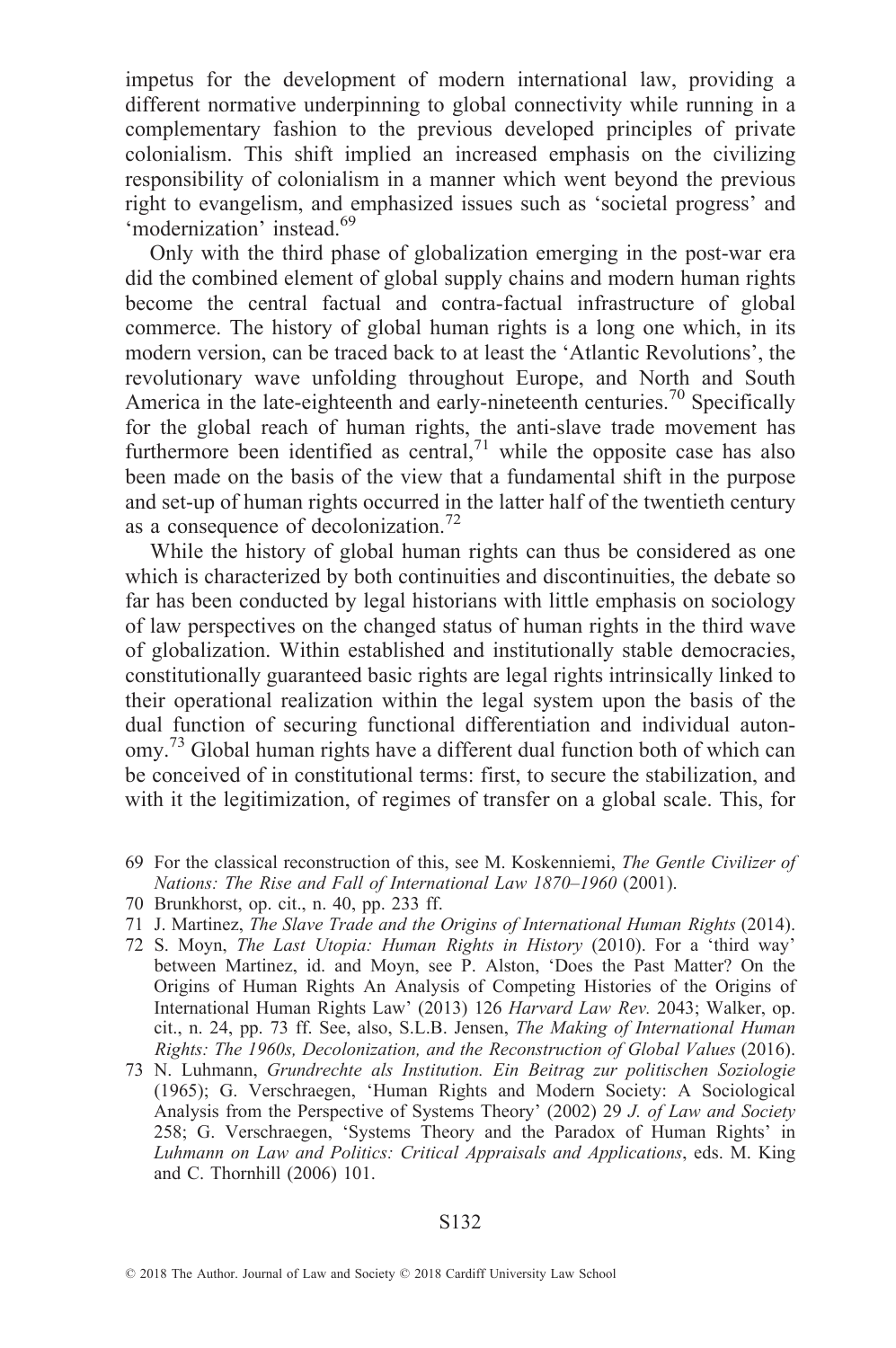example, is the case within company internal approaches<sup>74</sup> as well as broader regime-based approaches to human rights as embedded in strategies of corporate social responsibility.75 Such strategies are aimed at generalizing communication across contextual boundaries, thereby allowing for multicontextual embeddedness, that is, the simultaneous compatibility of condensed social components with multiple social environments at different stages of a supply-chain stream. The ten principles of the UN Global Compact and similar frameworks in such contexts are intended to provide a second-order stabilization of the legal and managerial set-up of globallyunfolding economic processes, thereby giving them a character as constitutional principles establishing hierarchies of norms vis-à-vis such processes.

Secondly, in contrast to previous colonial forms of justification and normative stabilization, contemporary human rights-based forms are not formally based upon an asymmetric distinction, such as the colonial distinction between Christian and non-Christian. Factually, however, they tend to be characterized by inbuilt asymmetries in terms of resources and the articulation of values and direction.<sup>76</sup> This gives global human rights an aspirational function in a broader societal as well as in a narrow legal sense in relation to their own realization. Societally, global humans rights can be seen as oriented towards the realization of functional differentiation and individual autonomy in the segments of the world which are characterized by communicative crossbreeding and creolization. Legally, what gives it a strategic position of constitutional worth within the legal system is its function as a framework for the transfer of transfers, in so far as the function of a global human rights regime is to facilitate the transfer of legal norms which are aimed at facilitating broader societal transfers of, for example, an economic or religious nature. Or to put it differently, the contra-factual orientation of the global human rights regime is to transpose legal norms which originally emerged in the Western world on a global scale, that is, to universalize the legal system of Western law,  $^{77}$  thereby constitutionalizing the legal system's own global connectivity.

- 74 K.P. Japp, 'Zur Funktion der Menschenrechte in der Weltgesellschaft Niklas Luhmanns "Grundrechte als Institution" Revisited' in Menschenrechte in der Weltgesellschaft, Deutungswandel und Wirkungsweise eines globalen Leitwerts, eds. B. Heintz and B. Leisering (2015) 65.
- 75 K. Buhmann, `Business and Human Rights: Understanding the UN Guiding Principles from the Perspective of Transnational Business Governance Interactions' (2015) 6 Transnational Legal Theory 399.
- 76 Kjaer, note 46 above.
- 77 A. Supiot, 'The Labyrinth of Human Rights. Credo or Common Resource?' New Left Rev. no. 21, May-June 2003, 118.